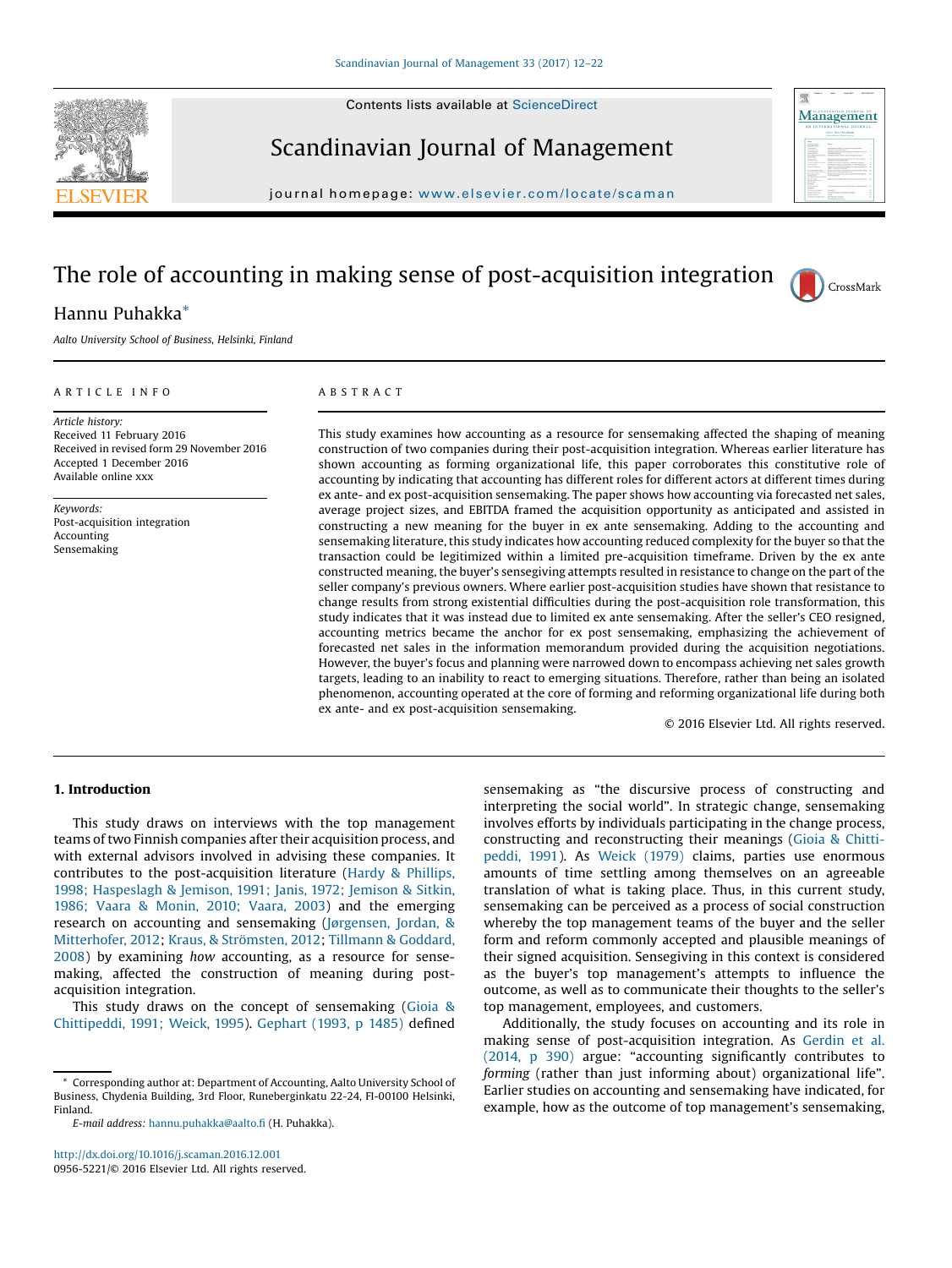certain specified goals were created based on accounting metrics, creating commitment in uncertain situations such as an initial public offering (Kraus & [Strömsten,](#page-9-0) 2012). Therefore, accounting can provide a plausible representation of the area that the managers are trying to navigate, and to thus animate them. However, accounting as a resource for sensemaking is an understudied area and could offer relevant insights into the sensemaking process in post-acquisition integration.

Whereas previous literature has shown accounting as forming organizational life (Gerdin, Messner, & [Mouritsen,](#page-9-0) 2014), this paper corroborates the constitutive role of accounting by indicating that accounting plays different roles for different actors at different times during ex ante- and ex post-acquisition sensemaking. This study shows how accounting via forecasted net sales, average project sizes, and EBITDA framed the acquisition opportunity as anticipated, assisting in constructing a new meaning for the buyer in ex ante sensemaking. With a limited time for the acquisition negotiations, the information memorandum and especially its accounting metrics operated as assisting devices through which the buyer shaped ongoing complexity into a plausible form ([Weick,](#page-10-0) Sutcliffe, & [Obstfeld,](#page-10-0) 2005). Despite the historical financials indicating negative EBITDA and constrained liquidity, accounting framed circumstances and potential approaches and created order for the situation [\(Weick,](#page-10-0) 1993) thus modifying certain development paths as meaningful ([Jørgensen](#page-9-0) et al., 2012). Forecasted accounting metrics such as sales growth, average project sizes, and EBITDA operated as frames through which a meaning for the buyer was formed. Therefore, this study adds to the accounting and sensemaking literature by indicating that accounting reduced complexity for the buyer such that even a complex transaction could be legitimized within a very limited pre-acquisition timeframe.

Driven by the ex ante-constructed meaning, the buyer's sensegiving influenced the sellers' meaning construction ([Gioia](#page-9-0) & [Chittipeddi,](#page-9-0) 1991; Gioia & Thomas, 1996; Gioia, [Thomas,](#page-9-0) Clark, & [Chittipeddi,](#page-9-0) 1994). Similar to Vaara [\(2003\)](#page-10-0), the field evidence indicates that ambiguities surfaced in specific discussions on particular integration issues that took place in different formal and informal arenas. Corroborating the findings of Hardy and [Phillips](#page-9-0) [\(1998\)](#page-9-0), the buyer's interactions that were displayed as cooperative were considered to be defensive maneuvers in order to preserve the prevailing distribution of power. These different interpretations revealed ambiguities between the companies, and as a result of these ambiguities, the seller's CEO resigned. Where earlier studies show that during the post-acquisition role transformation is where strong existential difficulties arise that can result to resistance of change [\(Bridges,](#page-9-0) 1986; Chreim, 2002; [Reger,](#page-9-0) [Gustafson,](#page-9-0) Demarie, & Mullane, 1994), this study indicates that it was due to limited ex ante sensemaking.

Because of the relatively short acquisition process and the resignation of the former CEO, the buyer's top management faced a situation after signing the deal in which they were attempting to structure post-acquisition integration as meaningful [\(Jørgensen](#page-9-0) et al., [2012](#page-9-0)) and bring order to the situation [\(Weick, 1995\)](#page-10-0). Through representation and intervention, accounting information linked representations of economic ideas to potential forms of intervention [\(Hacking,](#page-9-0) 1983, 1992). Additionally, accounting metrics became the anchor for ex post sensemaking, emphasizing the achievement of forecasted net sales in the information memorandum provided during the acquisition negotiations. As the study further indicates, the buyer's focus and planning were narrowed down to encompass achieving net sales growth targets, leading to an inability to react to emerging situations such as aligning the organizational structure with increased project sizes, enhancing knowledge sharing, and maintaining owner value through profitability. Therefore, the study adds to the post-acquisition sensemaking and accounting literature; rather than being an isolated phenomenon or simply a representation of an organization, accounting operated at the core of forming and reforming organizational life during ex ante- and ex post-acquisition sensemaking.

The remainder of this paper is organized as follows. After this introductory chapter, the paper explores recent theoretical discussions by examining the concepts of and relating research on sensemaking, accounting and post-acquisition integration. In chapter three, the researcher introduces his methodological construction, followed by empirical evidence. The fifth chapter outlines the conversation between prior literature and empirical results, ending with some concluding remarks.

#### 2. THE STUDY'S THEORETICAL FRAMEWORK

#### 2.1. Post-acquisition integration

Scholars and practitioners agree that the post-acquisition integration process is a vital, perhaps even the most significant crucial factor in acquisition success ([Fubini,](#page-9-0) Price, & Zollo, 2007; Haspeslagh & [Jemison,1991](#page-9-0); Hitt, [Harrison,](#page-9-0) & Ireland, 2001; [Marks](#page-9-0) & [Mirvis,](#page-9-0) 1998; [Heimeriks,](#page-9-0) Schijven, & Gates, 2012). Postacquisition integration has been approached from various aspects concerning, for example, synergistic benefits [\(Birkinshaw](#page-9-0) et al., 2000; [Shrivastava,1986](#page-9-0)), human resources ([Greenwood,](#page-9-0) Hinings, & [Brown,](#page-9-0) 1994), value creation [\(Haspeslagh](#page-9-0) & Jemison, 1991), learning ([Heimeriks](#page-9-0) et al., 2012), politicking [\(Vaara,](#page-10-0) 2003) and legitimacy (Vaara & [Monin,](#page-10-0) 2010). These studies have addressed cognitive simplifications and behavioral manners that have led to unrealistic conceptions of merger outcomes (Vaara & [Monin,](#page-10-0) [2010](#page-10-0)). Vaara & [Monin](#page-10-0) (2010) related this to the concept of groupthink ([Janis,](#page-9-0) 1972), meaning that deepening attention to certain ideas disturbs critical thinking. Similarly, [Jemison](#page-9-0) & Sitkin [\(1986\)](#page-9-0) argue that amplified and deceptive expectations of advantages of the investments can arise ([Jemison](#page-9-0) & Sitkin, [1986](#page-9-0)). [Haspeslagh](#page-9-0) & Jemison (1991) continue with their study of process-based difficulties that complicate the integration process for merging companies, and argue how determinism relates to management's inability to adjust to changing situations by maintaining their original justification.

Despite the importance of this issue, we have only a limited understanding of mergers and their impacts on the organizations covered. We lack studies focusing on the communicative construction of meaning, especially in the context of interorganizational transactions ([Jørgensen](#page-9-0) et al., 2012) because "studies of inter-organizational collaboration have tended to privilege action at the expense of talk" [\(Hardy](#page-9-0) et al., 2005, p 72) and since the positivistic research paradigm "overemphasizes the importance of finding general laws, explaining and predicting phenomena, and mainly relying on linear models and statistical analysis as tools to attain the research aim" (Meglio & [Risberg,](#page-9-0) [2010,](#page-9-0) p 88).

One body of inter-organizational research has focused on the construction of meaning, illustrating how the interpretative diversity of different involved actor groups is linked to collaboration such as post-acquisition integration [\(Jørgensen](#page-9-0) et al., 2012). Some of these studies focus on identity construction, especially regarding the construction of gender inequality [\(Tienari,](#page-10-0) 2000; Tienari, Søderberg, [Holgersson,](#page-10-0) & Vaara, 2005), where others discuss the ambiguities<sup>1</sup> of inter-organizational operations

 $1$  Prior literature suggest that such ambiguity can be considered as "a normal state of affairs" ([Vaara,](#page-10-0) 2003) with both negative and negative impacts [\(Cohen](#page-9-0) and March, 1974; Denis et al., 1996; [Meyerson,](#page-9-0) 1991; Risberg, 1999).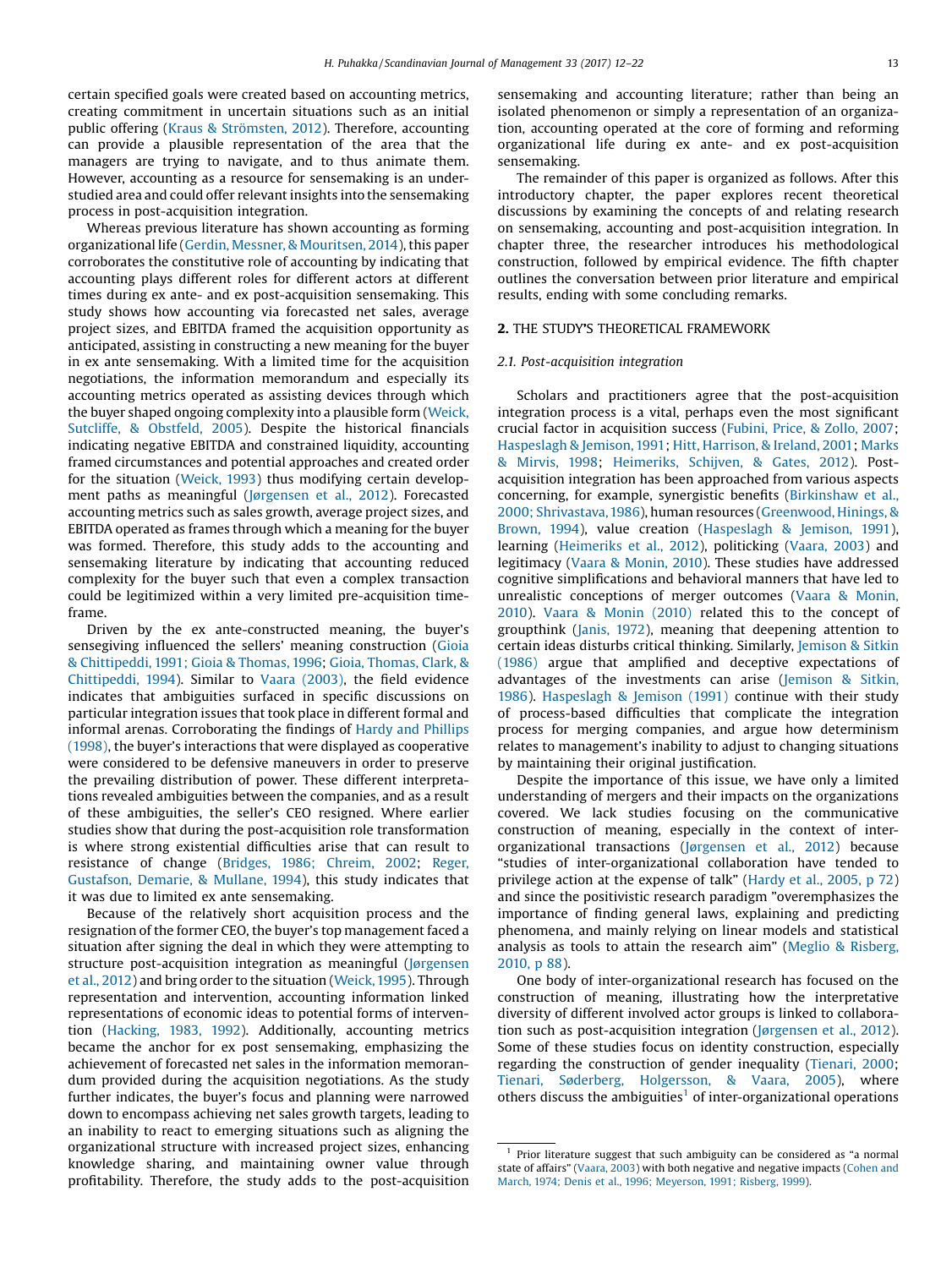([Ailon-Souday](#page-9-0) & Kunda, 2003; Risberg, 1999, 2001, 2003; Vaara, [2001,](#page-9-0) 2003). Ambiguities in these latter studies refer to the unsuitability of national identity construction, assisting struggles for local separateness and for global status initiated by international mergers [\(Ailon-Souday](#page-9-0) & Kunda, 2003). Additionally, studies focusing on ambiguous social realities have challenged the idea that it is necessary for distinct opinions to converge ([Risberg,](#page-9-0) 1999, [2001,](#page-9-0) 2003). Similarly, [Piekkari,](#page-9-0) Vaara, Tienari, and Säntti (2005) illustrate how the introduction of a shared corporate language policy in an international merger resulted in disintegration instead of integration because of an implicit symbolic message in terms of power allocation between the merging companies.

Additionally, while these interpretative studies on postacquisition "have addressed a wealth of questions regarding the symbolic construction of meaning in inter-organizational encounters, the role of inter-organizationally employed representation technology as discursive sensemaking and sensegiving devices has been neglected so far" ([Jørgensen](#page-9-0) et al., 2012, p 112). Representation devices such as accounting ([Quattrone,](#page-9-0) 2009) mediate the relationship between organizational actors. To approach postacquisition integration via accounting in this study is to consider accounting as a representation device. Accounting links representations of economic ideas to potential forms of intervention through representation and intervention ([Hacking,](#page-9-0) 1983, 1992). Through framing circumstances and potential approaches, accounting modifies certain development paths as meaningful ([Jørgensen](#page-9-0) et al., 2012). Hence, accounting is a representation device that establishes a solid frame of reference, is transportable despite time and space, and is adjustable to local matters due to its flexibility (Gerdin et al., 2014; [Jørgensen](#page-9-0) et al., 2012). Therefore, this study approaches post-acquisition integration as construction of meaning, where accounting as a representation device operates as a resource for sensemaking. Sensemaking offers a conceptual framework through which it is possible to examine decisionmaking as contextual processes that are characterized by uncertainty and ambiguity (Miller, [Hickson,](#page-9-0) & Wilson, 1996; [Vaara,](#page-10-0) 2003).

#### 2.2. Sensemaking as a concept

Sensemaking provides an evolutionary model of organizing where organizational actors are attempting to structure encountered events as meaningful ([Jørgensen](#page-9-0) et al., 2012), to "create order and make retrospective sense of what occurs" ([Weick, 1993](#page-10-0), p 635). Sensemaking as a term in short is "the making of sense" [\(Weick,](#page-10-0) [1995](#page-10-0), p 4). It has been defined as a discursive process of constructing situational consciousness and understanding in situations of great complexity or uncertainty in order to make decisions (Klein, Moonk, & [Hoffman,](#page-9-0) 2006). Referring to an interpretative scheme or system of meaning, people make sense of incidents, actions and objects [\(Jørgensen](#page-9-0) et al., 2012). This can be done in a routinized manner or by suiting an interpretative scheme into an event such as strategic organizational change [\(Gioia](#page-9-0) & [Chittipeddi,](#page-9-0) 1991; Gioia et al., 1994). Sensemaking is considerably "an issue of language, talk, and communication" ([Weick](#page-10-0) et al., [2005,](#page-10-0) p 409) that is fundamentally based on meaning construction, including emotional processes of assessment and political processes of justifying and finding social acceptance for decisions (Jørgensen et al., 2012; [Søderberg](#page-9-0) & Vaara, 2003).

Another set of sensemaking studies has focused on processes of legitimation and persuasion, especially on sensegiving. This is a form of sensemaking where studies have investigated how different actor groups affect other actor groups in trying to create meaning for them ([Demers,](#page-9-0) Giroux, & Chreim, 2003; [Gioia](#page-9-0) & [Chittipeddi,](#page-9-0) 1991; Hardy & Phillips, 1998; [Lawrence,](#page-9-0) Phillips, & [Hardy,](#page-9-0) 1994; Leonardi & Jackson, 2004; Maitlis & [Lawrence,](#page-9-0) 2007;

Maitlis, 2005; [Søderberg,](#page-9-0) 2003). Gioia & [Chittipeddi](#page-9-0) (1991) show how a new managing director induced sensemaking in the organization through her sensegiving practices, especially her linguistic and political influential skills, to bring about strategic change. Similar to studies focusing on ambiguous social realities, as illustrated above, Hardy & [Phillips](#page-9-0) (1998) illustrate how interactions displayed as cooperative may mantle defensive maneuvers to preserve the prevailing distribution of power, and conflict may indicate an effort to redefine that distribution.

Sensemaking activities are often needed in situations where our understanding of a phenomenon becomes unintelligible, such as post-acquisition integration. This takes place when our surroundings are changing fast with unexpected issues for which we are unprepared or incapable of solving due to their adaptive rather than technical features (Heifetz, [Grashow,](#page-9-0) & Linsky, 2009). In these situations, phenomena "have to be forcibly carved out of the undifferentiated flux of raw experience and conceptually fixed and labeled so that they can become the common currency for communication exchanges" (Chia, [2000,](#page-9-0) p 517). Sensemaking is an activity that enables us to shape ongoing complexity into a map  $-$  a "situation that is comprehended explicitly in words and that serves as a springboard into action" [\(Weick](#page-10-0) et al., 2005, p 409). The focus is not on whether the map is correct; rather, that it serves as a pretext to start acting. From extracting cues from the environment and incorporating new information, a map becomes a useful sensemaking device ([Weick,](#page-10-0) 1995). Sensemaking per se would make taking action difficult; however, action is not a separate or following step in sensemaking. Rather, acting is an additional way of understanding a new reality through inputs of bracketing and assigning meaning [\(Weick](#page-10-0) et al., 2005). Thus, sensemaking is about working out plausible understandings and meanings, testing them, and readjusting or abandoning them in favor of new ones that are more suitable for explaining the shifting surroundings. Therefore, the researcher is encouraged to approach post-acquisition integration as an interpretative social construction  $-$  as sensemaking.

#### 2.3. Accounting and sensemaking

The literature on accounting and sensemaking evolved during the 1980s, when several researchers looked into the ways in which accounting increased coherence in unclear organizational processes (Boland & Pondy, 1983; Boland, 1984; [Jönsson,](#page-9-0) 1987; [Swieringa](#page-9-0) & Weick, 1987). [Boland](#page-9-0) & Pondy (1983, p 224), for example, argued that: "Accounting is one of the major formal sets of symbols available to organizational actors for ordering and interpreting their experience." Similarly, Roberts & [Scapens](#page-9-0) (1985) argued that accounting information not only mirrors but also modifies organizational reality, and thus can be seen as a central sensemaking tool. In a more recent study, [Tillmann](#page-10-0) & Goddard [\(2008\)](#page-10-0) examined the role of accounting in making sense of various strategic situations, including acquisitions. Accounting assisted in developing organizational transparency and understanding causeeffect relationships by organizing activities in clearly defined ways. Similarly, Kraus & [Strömsten](#page-9-0) (2012) illustrated how quantitative accounting commitments based on accounting metrics, such as earnings per share and profit margin, became the anchor for sensegiving and sensemaking. Accounting metrics operated as extracted cues that provided a common language for managers and analysts, which was required for assessing the turbulent situation after an initial public offering.

Focusing on post-acquisition sensemaking in this study enables the researcher to study how accounting as a resource for sensemaking affects the shaping of meaning construction. Therefore, it is expected that accounting can assist in framing certain anticipated development paths possible. As [Gerdin](#page-9-0) et al.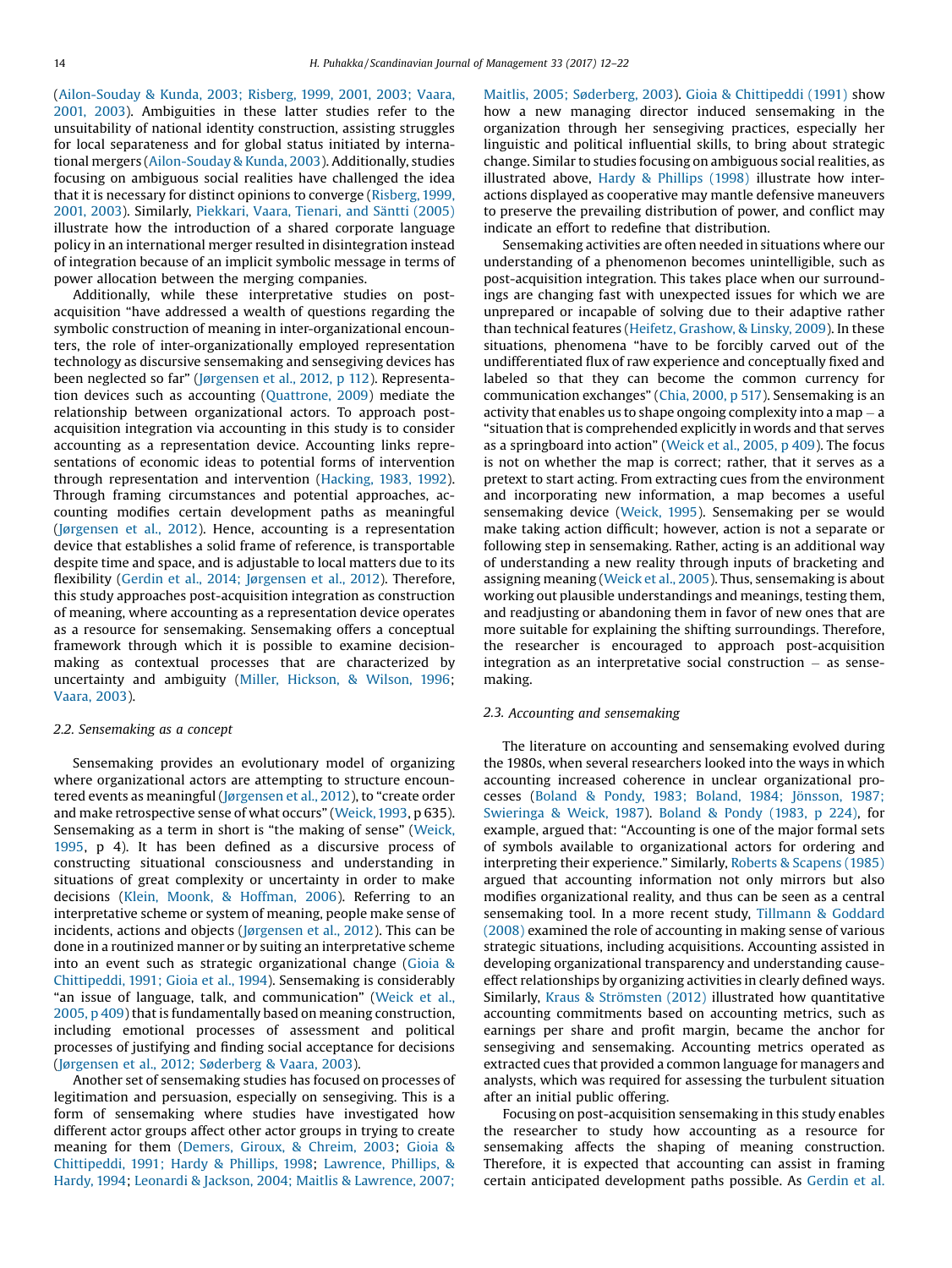[\(2014,](#page-9-0) p 390) argue: "accounting significantly contributes to forming (rather than just informing about) organizational life". Therefore, accounting operates as a frame of meaning for actors "capable of shaping their cognition and their actions rather than being purely external to it" (Miller & [Power,](#page-9-0) 2013, p 579). As such, accounting as a resource for sensemaking is an understudied area that could offer relevant insights into sensemaking and sensegiving processes in the context of post-acquisition integration. Following [Hacking](#page-9-0) (1983, 1992), this study considers accounting from the perspective of its capacity to act as a representation device that through framing circumstances and potential approaches can modify certain development paths as meaningful ([Jørgensen](#page-9-0) et al., 2012).

Additionally, accounting is closely linked with ex anteacquisition decision-making, since established financial analyses remain important in appraising investment choices. As [Dempsey](#page-9-0) [\(2003\)](#page-9-0) illustrated, accounting case study research since 1970s tended to see investment decision-making as a process of investigation involving qualitative factors and judgments, but presupposing numbers to ensure accountability of the decisionmaker for their decisions. Thus, financial criteria such as payback, net present value, internal rate of return, and accounting rate of return were regarded as parts of a framework for formalizing investment decisions. Therefore, this study approaches ex post sensemaking in light of ex ante sensemaking. Being fundamentally retrospective, sensemaking captures "the reality that people can know what they are doing only after they have done it" ([Weick,](#page-10-0) [1995,](#page-10-0) p 24).

## 3. Method and fieldwork

The aim of this study is to explore the role of accounting in postacquisition sensemaking. This calls for a method that enables the researcher to approach the theme as a complex social phenomenon [\(Tomkins,](#page-10-0) 2001) in its real-life context (Yin, [1984](#page-10-0)). Theorizing in this study is therefore best described as interpretative, applying a case study method [\(Gummeson,](#page-9-0) 1991; Scapens, 1990).

The empirical investigation drew on a post-acquisition integration process of two Finnish companies that initiated in late 2007. Data was gathered through eighteen semi-structured field interviews with the seller's management team and board of directors, buyer's and merged companies' top management and board of directors, and external advisors who participated in the integration process. Interviewed external advisors were senior integration, financial, and legal advisors who assisted the buyer company, as well as strategy advisors who assisted the merged companies after the acquisition (the same strategy advisors advised the seller company during the acquisition negotiation process).

Semi-structured interviews were chosen in order to encourage the interviewees to discuss matters with their own meaning constructs (Rubin & [Rubin,](#page-9-0) 1995). Confidentiality was the main concern in gaining the access to this case and a major matter in handling the interview data. This aspect of the study was described to the interviewees so that they would be encouraged to share their experiences freely. A lot of effort was put into creating as informal an interview situation as possible by emphasizing the independence and neutrality of the researcher in order to minimize threats to reliability and validity ([McKinnon,](#page-9-0) 1988). Additionally, semistructured interviews enabled the researcher to ask probing questions [\(McKinnon,](#page-9-0) 1988). The themes for the interviews were prepared in advance and discussed with the interviewees, but the interview format was not shared. Thus, the researchers enjoyed the freedom of directing the conversations in appropriate directions.

The interviews, lasting from 30 to 150 min, were conducted between October 2012 and January 2013, amounting to more than twenty-four interview hours. All interviews except two were taperecorded. During these two interviews, notes were taken and transcribed immediately after the session. Prior to the research project, the researcher had no connection with the interviewees or the companies. After a kickoff meeting with the buyer's CEO, a site visit was organized at the merged companies' headquarters. There the researcher was able to introduce himself to the parent company's and seller company's senior management. All interviewees except one were met in person before the actual interview, which enabled the researcher to build reliability, especially with the persons interviewed by phone. Five persons were interviewed through a conference call.

The researcher admits that bias of ex post-rationalization (Huber & Power 1985) existed when interviewing the participants of the acquisition process several years after the incident. Therefore, the interview data was complemented by internal and external documentation. Archival data consisting of strategy documentation and case companies' annual reports was gathered from the buyer company and from public sources. The researcher was provided with access to internal documentation prepared during the integration process and with reports conducted by external advisors for the integration and strategy processes of the acquired company. Other relevant material was gathered from company websites and during site visits. Newspaper articles on both companies and the acquisition process were collated and analyzed. Additionally, several informal meetings with the top management of the merged companies were arranged. This triangulation of data was conducted in order to increase the reliability and validity of the study ([McKinnon,](#page-9-0) 1988; Scapens, 1990; [Vaivio,](#page-9-0) 2008) and to checking managers for ex postrationalization (Huber & [Power](#page-9-0) 1985).

Data analysis proceeded in tandem with data gathering, which enabled the researcher to probe more deeply into emerging themes (Ahrens & [Chapman,](#page-9-0) 2006; Ahrens & Dent, 1998; [McKinnon,](#page-9-0) 1988; Vaivio, 2008). No theoretical framework was adapted with these findings too quickly. Data analysis included several rounds of iterative reflection between data and theory (Ahrens & [Chapman,](#page-9-0) 2006; Ahrens & Dent, 1998), searching for emerging themes, organizing data into these themes, and using themes as input for further interviews ([Ahrens](#page-9-0) & Dent, 1998). Additionally, it obligated the researcher to ponder sincerely whether the preliminary theoretical conception was inappropriate, which would have suggested the need to seek alternative theories. The initial findings were verified by key informants at the case organization [\(Scapens,](#page-10-0) 1990). From the preliminary evidence, the researcher was encouraged to continue on this path towards a descriptive illustration and to build a plausible interpretation of the studied phenomenon.

## 4. Post-acquisition sensemaking and accounting

## 4.1. The transaction and the companies involved

The Buyer Company (hereafter EngCo), a family-owned Finnish manufacturing organization with its roots in the early 20th century, employs some 1000 people, the majority of whom are in Finland. In 2007 its net sales amounted to over 150 million  $\epsilon$ . During 2005–2007, EngCo had carved out its main divisions in order to finance its ownership restructuring and to focus on perceived growth industries. During that time period, EngCo had reorganized two-thirds of its volume outside the organization. The financial situation of EngCo was good, but senior management perceived that their actual business was too focused on subcontracting. Family owners with the management team agreed that a new business ought to be found to support the existing organization. Therefore, in early 2007 they initiated a project to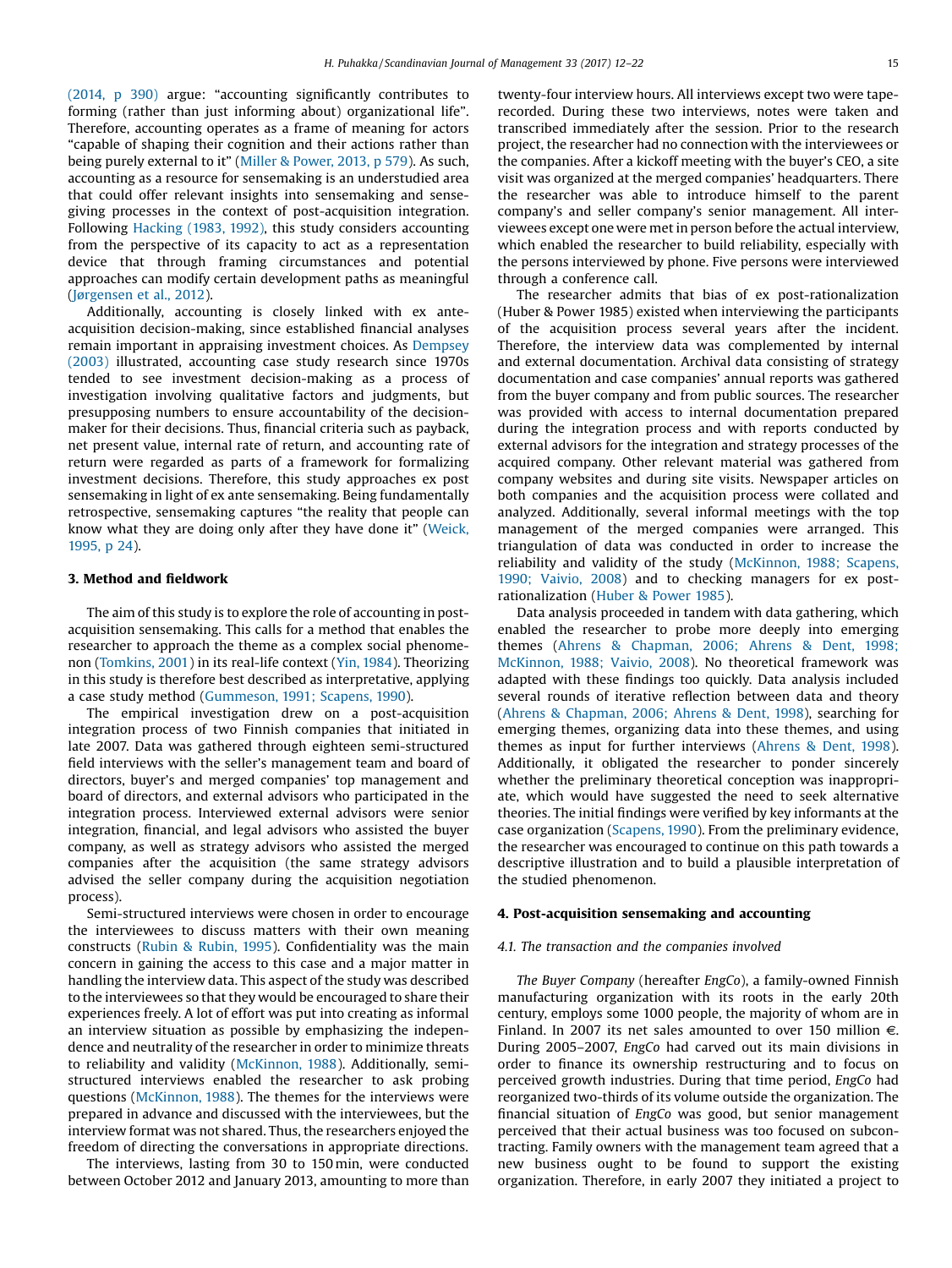find a company to acquire that would make a product in which they would believe. EngCo performed a market study during the spring, after which their management team was convinced that environmental business was a good growth area. EngCo's Chief Executive Officer had heard rumors about SystCo, a company previously unknown to him, as he explains the situation:

"We had not, during summer 2007, the faintest idea about SystCo. I can at least say, not until the end of June 2007 we had any clue about it. It must have come from the [external advisor] report somewhere that SystCo existed."

He goes on to say, however, that although they had done research in the area of environmental business, they were not familiar with SystCo, nor were they prepared for a short acquisition process:

"But then this target company, this came to the eyes in a way, that we were in a take-it-or-leave-it position at that time, when we noted and received information that the company is for sale."

The Seller Company (hereafter SystCo) was a well-established medium-sized Finnish company providing material handling systems. SystCo employs some 120 people, all of whom are in Finland. In 2007, its net sales amounted to approximately 50 million  $\epsilon$ . SystCo's current four-person top management team had perceived their handling system as a declining business in Finland, where they encountered fierce competition with low margins. By focusing on a new potential industry, rationalized the management team, they would be able to direct the company into a growth track. Thus, SystCo had invested heavily during the past few years in research and development of heavy machinery and converted their business into an environmental industry. During the development phase of 2005–2006 the material handling division kept SystCo alive, and by 2006 the company was able to sell their first environmental division prototype projects. By early 2007, the company could sell more new projects than they were able to produce. However, the development phase came with a price, and SystCo had no possible source for additional financing in order to grow further or even to continue their operations. Thus, SystCo entered into a selling process during the spring of 2007. SystCo conducted ongoing negotiations with two potential acquirer candidates, a private equity company and a listed company, when EngCo approached them. EngCo received the attention of SystCo's management team by telephone. Their attention was focused on closing negotiations, but now that was interrupted. SystCo was about to sign the deal in a few days, so there was a certain time pressure if the companies were to proceed with negotiations. SystCo's first and critical decision criterion was the new owner's capacity for technology development. With the private equity company, the management team did not see the potential to continue their development when compared to EngCo. Another criterion was related to the employees and their jobs. The management team acknowledged that employees of SystCo were their responsibility and wanted to ensure stability among those employees. Thus, as the Chief Executive Officer of SystCo explained, the listed company would not be as good option, as EngCo would be even when they increased their bid:

"Well, then we had [the listed company], which was a really good option at that stage, but when we had gone enough through the negotiations with them we came to the conclusion that they do not care if there would be some cloakrooms in every village. And we rationalized that the know-how is possibly transferred into another city and this place here will be closed down. Well, that didn't feel like a good alternative."

Therefore, EngCo was invited to participate in the acquisition negotiation with SystCo.

#### 4.2. Accounting and ex ante sensemaking

As EngCo's top management became aware of the acquisition opportunity, they were attempting to structure an encountered event as meaningful ([Jørgensen](#page-9-0) et al., 2012) and to bring order to the situation [\(Weick,](#page-10-0)  $1995$ ) - to either acquire SystCo or to continue the search for an additional acquisition candidate. In this situation, accounting framed circumstances and brought order to the situation ([Weick,](#page-10-0) 1993), thus modifying certain development paths as meaningful ([Jørgensen](#page-9-0) et al., 2012;). During the negotiations, EngCo was given written documentation about  $SystCo - a 40$ -page information memorandum prepared for the acquisition process. The information memorandum was a collection of documents prepared by the management team of SystCo for the acquisition process. This material included a company introduction with a brief history and introduction to the industry in which SystCo operated, SystCo's strategy, a business area summary, the main drivers of each business area, and the company's financials. These financials included quantified information regarding SystCo's historical and forecasted income statements, balance sheets, and cash flows. Additional financial information consisted of project surveillance, an offer book, and their current and historical order backlog. The acquisition negotiations between EngCo and SystCo were mainly based on discussions and analysis of the information memorandum. During the negotiations, the information memorandum and especially its accounting metrics operated as assisting devices through which EngCo's top management shaped ongoing complexity into a plausible form [\(Weick](#page-10-0) et al., 2005).

However, EngCo's initial analysis of the historical financials was not optimistic; the material revealed to EngCo that SystCo was facing challenging conditions. The company had largely financed its operations with debt, as the Legal Advisor explained:

"But the issues that interest me immediately when you look at it from the perspective of a jurist is that are the houses company's own or are they pledged, are the assets pledged or not, how much does a bank have authority in the company. And pretty quickly when I looked at the papers I understood that the company is leveraged to maximum. The four guys [main owners] had their own houses as collateral at that stage!"

The development phase of SystCo's new product had been costly, and the company did not have enough liquid funds to continue their operations. As the Legal Advisor continued, SystCo's payments for their bank of their normal operative activities exceeded market prices by nearly ten times:

"And that opened up for me. You can see it from the banks' papers. If you are in a normal situation there are seven pages, but if you are [in trouble] it is thirty pages. It is so simple! They had loan agreements and capital, they had all the instruments in use. There were convertible bonds, capital loans. And then there was this commercial, you give these as a guarantee, as first payment, bank gives. In a way as a guarantee for first payments, they were pledged many times. And then credit loans were at their maximum. It was really clear that if they have to pay 4.5 percent p.a. of advance guarantee payment when market prices were at 0.4 percent p.a., so it cannot be profitable in long-term!"

With this challenging leverage situation in mind, EngCo concentrated on the order backlog in order to analyze whether SystCo was managed as a going concern. The management team did not prefer to acquire an "empty house", as the Chief Executive Officer explained:

"Let's say that order backlog is something which was around 6 to 9 months at that stage. It was something crucial that we, under any circumstances, would acquire an empty house. It was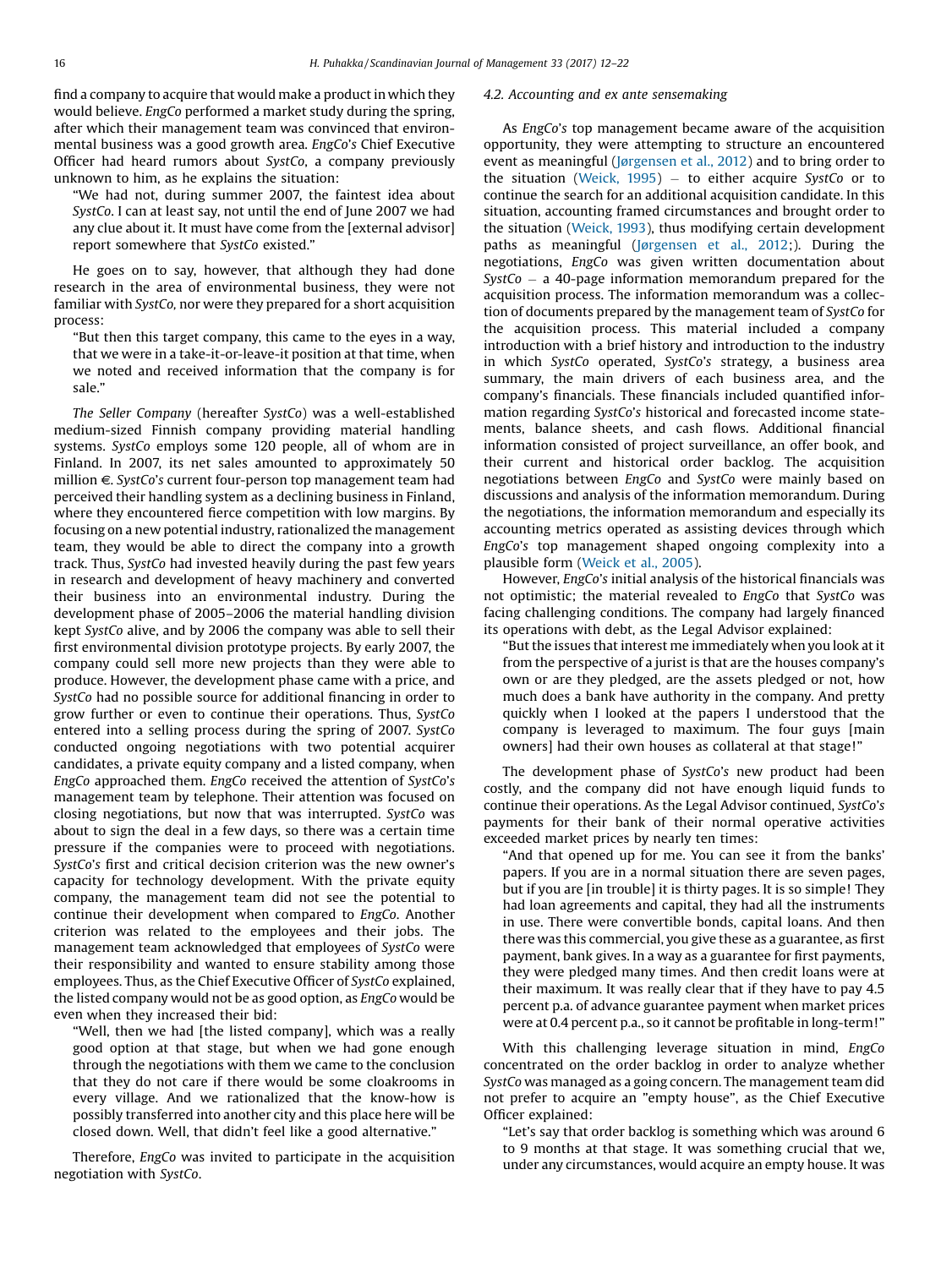a going concern, and they had it there. They had sales in and we did not make any warrants regarding the success of future sales. But that was something, order backlog and project profitability, that [Financial Advisor, external] tried to analyze."

Despite the initial findings based on SystCo's financials, the management team of EngCo became interested in acquiring SystCo. The company's financial situation was poor, but the investment opportunity intrigued the management team of EngCo, since the motives to sell was rationalized as related to the scarcity of liquid funds. Therefore, as the Chief Executive Officer explained, EngCo became more focused on the opportunities that SystCo could provide:

"But let's say that here the sellers' motives were relatively clear. It is understandable. There was no hidden agenda. Either you retire or you run out of money. You have taken this [company] a certain leap forward and now it is somebody else's task. So you bypass a great bunch of risks and start to look at the opportunities. And you do not remain looking at what kind of catch there is when you give up your crown jewelry. This influence into that, that risk did not rise so high."

As he went on to say, they determined that in order for SystCo to respond to increased demand for their newly developed product, they would need lower guarantee payments and more working capital:

"There was a lack of capability to grow this environmental business further, and anyway trade sizes increased. It is a matter of working capital and it is a matter of guarantee  $-$  everything that is related in growing a business."

Therefore, accounting metrics became important resource for EngCo's ex ante sensemaking. Their top management focused on three forecasted accounting metrics: sales growth, average project sizes, and EBITDA. Firstly, EngCo's management noticed that SystCo was strained by expensive pledge arrangements. SystCo's customers demanded collateral for prepayments, and because of the company's challenging financial situation, banks collected a high interest payment. With EngCo's financial support, SystCo would be able to improve its profitability significantly, as the Chairman of the Board commented:

"[Financier x] demanded all-too-high fees. We acknowledged that right from the start and agreed that EngCo would pay them out. We could improve their EBITDA!"

The Legal Advisor agreed that EngCo would be able to support SystCo financially, and thus SystCo's banks could reconsider their risk perception by lowering finance costs:

" . . . when SystCo needed financial assistance we were able to provide it to them. We were able to step inside the bank and say, here's the guarantee, give us the awfully priced pledges away. Thus, their financial expenses dropped significantly."

Secondly, the more traditional fuel-handling solution business was mainly subcontracting and a highly competitive business with low margins. EngCo's top management rationalized that by concentrating on the prominent area of waste management they would be able to operate directly with the end customer and would thus gain access to larger and more profitable projects, as the Legal Advisor commented:

"But if you are the subcontractor for a solution provider or the subcontractor for a subcontractor for a solution provider, you don't make it to the same margin, which goes in between the main customer and their solution provider. There lies the largest margin but also the highest risk. And that is the position we decided to achieve!"

As he went on to say, these waste management projects also have a higher deal value, which would increase SystCo's average project sizes:

" . . . as a thought that we will grow . . . when we sell a  $\in$ 10 m project we receive  $\in$ 4 m pure [margin]. It is much more than selling a one million project and would get  $\in$ 400k. Money talks!"

Through these metrics, a plausible illustration of what EngCo would become was constructed. Their decision to acquire was based on perceived future opportunities rather than focusing on negotiating purchase price based on historical profitability. After all, another company had already negotiated the deal in which they were interested, as the Chairman of the Board of EngCo explained: "It was a ready-made package. Others had it already baked and negotiated. It was either take it or leave it."

Thus, EngCo and SystCo signed an agreement to proceed with the acquisition only one month after the Chief Executive Officer of EngCo had contacted SystCo.

### 4.3. Accounting and ex post sensemaking

Driven by this new meaning, the management team of EngCo insisted that the integration would be made "by the book" as described by EngCo's CEO. When the deal was signed, the management team of EngCo rationalized that early next steps were essential in the takeover process of SystCo. The risk of knowledge leakage after the acquisition was perceived to be especially high. Therefore, they hired strategy advisors to analyze the market, but primarily to transfer all know-how related to SystCo's operations from the key employees, as Strategy Advisor A commented:

"There, actually our assignment was when we jointly defined it . . . was that it is crucial to dig all the information there is from the key employees of SystCo, document it and bring it as standardized business know-how and industry know-how."

The management team perceived that employees and former management of SystCo ought to be involved in the integration process in order to emphasize potential positive possibilities of the deal and to avoid negative speculation. Therefore a workshop was arranged in which participants from both EngCo and SystCo would jointly agree on targets for next 100 days, for the following year 2008, and for the longer term. For the workshop, ten integration teams were formed, consisting of corporate governance, finance, IT, HR, outsourcing, procurement of material, legal, facility management, financial administration, and internal work. Each team included members from EngCo and SystCo, where responsible chairman came from EngCo. Initially, this was well received on behalf of the seller's management, as the Chief Executive Officer of SystCo commented:

"It was in a way definitely good that we were there as well. We perceived it as positive that we were there during the early phases and were able to raise issues and then there were persons like [Chief Executive Officer, buyer] who really listened. Because then we saw that things are considered from our perspective."

However, several ambiguities surfaced soon after the start. Firstly, while operating as a separate organization a percentage-ofcompletion method was applied at SystCo, whereas EngCo used a completed-contract method. Thus, in order to standardize accounting principles among group companies, SystCo's method had to change. The change resulted in several discussions with the old management team who resisted the change, as the Legal Advisor commented: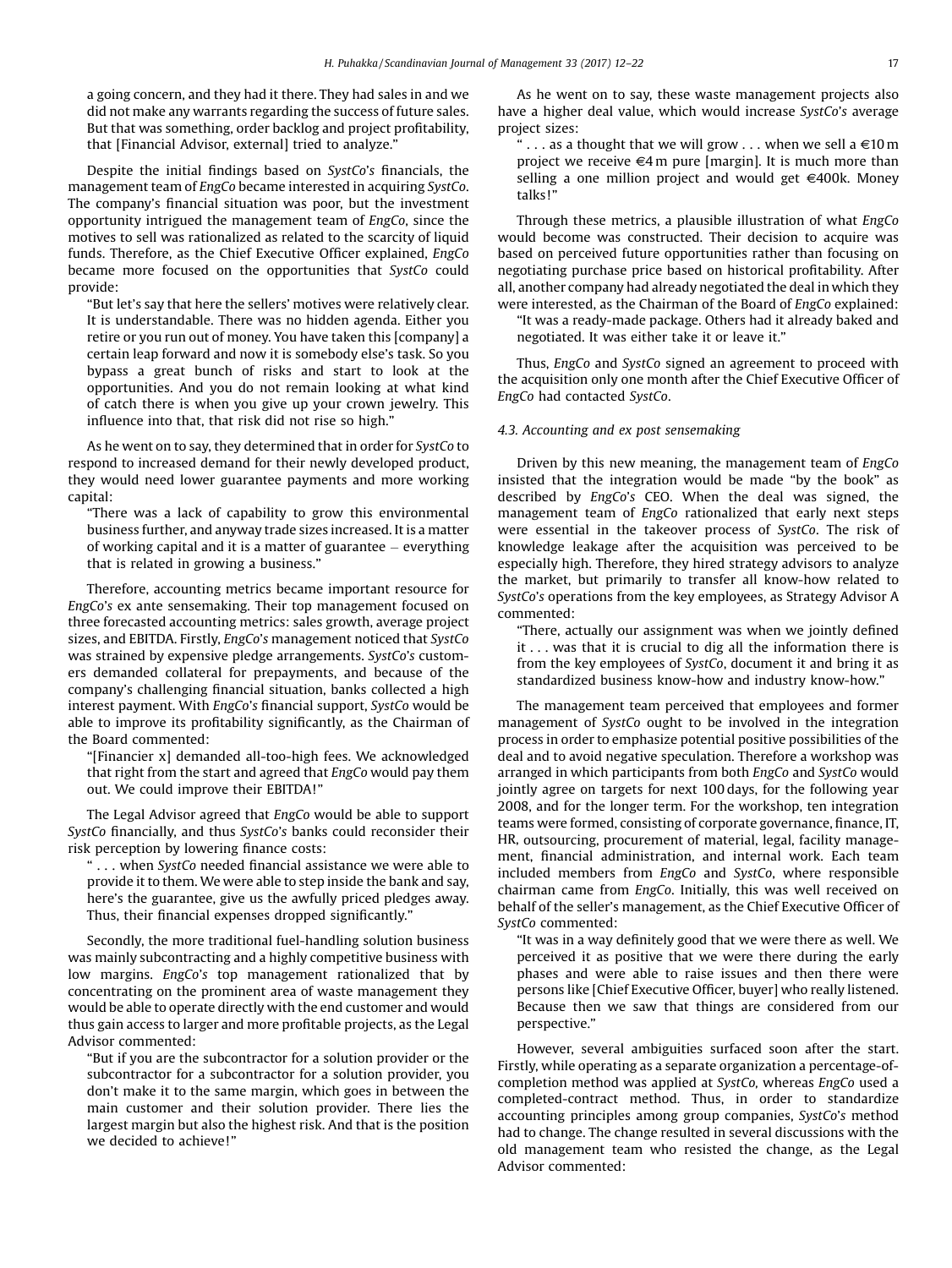"I remember that for the financial statement of 2007 a large adjustment item was made. So we needed to remove from SystCo's prof and net sales already recognized value and consider as applying percentage-of-completion method. So we could recognize only those projects that were completed in 2007, but nothing else. And that raised quite enormous discussions among their champions, [Chief Executive Officer, seller] and [Chief Financial Officer, seller]."

Secondly, the old management of SystCo believed that EngCo would have a more distant role in managing SystCo after the acquisition; e.g., being excluded from the board of directors. Additionally, as the Chief Executive Officer of SystCo explained, an attempt to align the two companies took place more rigorously and at a faster pace than the old management expected:

"I at least perceived the set-up as challenging. Our operations were based solely on projects. We had our own ways of working and they worked. And they have background in [their core business] and that sort of guidance and governance. And there are quite a few differences. And that was scary in the beginning that they became interested in changing our ways of working. I don't say that it would have been appropriate. But how radically and rapidly considering that we had our projects ongoing and risks were bloody significant!"

As the Chief Financial Officer of SystCo went on to say, they expected EngCo to provide financial support to the company, but to remain more distant in operating the company:

"When EngCo decided to go they had more of an investment company approach. That they acquire this kind of company where they perceive development possibilities, participate in the process, but lets it to continue more-or-less as the same. So the current management will continue and we'll seek for growth possibilities. Whether it is through finance or something else. But then after the acquisition when we were part of EngCo, they decided to become more active into the operations. And integrate this new business into old, in e.g. administration and production in order to achieve synergies. And then these two different corporate cultures collided."

Similar to Vaara [\(2003\)](#page-10-0), the field evidence suggests that ambiguities surfaced in specific discussions on particular integration issues. As EngCo's top management were recreating their meaning, SystCo's top management were also reconstructing their meaning. As earlier literature indicates, it is during this process of role transformation where strong existential difficulties can arise that may result in resistance to change [\(Bridges,](#page-9-0) 1986; Chreim, [2002;](#page-9-0) Reger et al., 1994). Similar to Hardy & [Phillips](#page-9-0) (1998),EngCo's interactions that were displayed as cooperative were considered to mantle defensive maneuvers in order to preserve the prevailing distribution of power. As a result of these factors, the CEO of SystCo resigned in December 2007.

After the resignation, in early 2008 EngCo initiated a strategy process whereby the future direction of SystCo was to be determined. Together with the management team, hired external integration advisors arranged a meeting to establish targets for SystCo. Because of the short acquisition process, after signing the deal the management team now faced a situation where fundamental considerations ought to take place: what is the business where SystCo would continue to focus on  $-$  i.e., how would they balance between traditional energy and potential environmental businesses? EngCo had acquired a company that the management believed would have enormous future potential, especially in the environmental business. Additionally, EngCo had received feedback from SystCo's customers that they would prefer to have one supplier instead of several various companies. Earlier, SystCo was not able to undertake these entire project responsibilities because of large collateral payments. As the Legal Advisor explained, this was possible with the financial support of EngCo:

"I don't want to buy every bits and pieces separately, rather I want you to provide the entire system. And in these system provider places, not everybody is capable of operating, because it needs a large risk acceptance. And it needs financial back-up, so you can even get . . . so that the customer pays you an advance of  $\in 1m$ , so you need to give a guarantee for that. Really! They were not able to give that."

As the Senior Vice President explained, the future focus was agreed to be on waste management:

"The focus started to go into waste management and the development of those processes because we discovered that we have a competitive advantage there versus our competitors. This traditional business was highly competitive, although that was done for quite some time. But then we realized that more effort ought to be put into waste management development."

As the Chief Executive Officer of EngCo explained, their acquisition had constructed a new meaning for them — to become a company with their own product in a growth industry:

"If you consider that this was our ticket into a business which, if successful, can lead us into a situation again where we are back in the business, we have faces, we have a company in a certain life cycle stage where we are at our best."

In this situation, accounting framed circumstances and potential approaches and brought order to the situation [\(Weick,](#page-10-0) 1993), thus modifying certain development paths as meaningful ([Jørgensen](#page-9-0) et al., 2012;). Here the information memorandum and its accounting metrics operated as a map, as assisting devices through which EngCo's top management shaped ongoing complexity into a plausible form ([Weick](#page-10-0) et al., 2005). As Weick [\(1995,](#page-10-0) p [54\)](#page-10-0) argues: "when you are lost, any old map will do". The strategy process strengthened EngCo's top management's growth orientation to encompass achieving forecasted net sales in the information memorandum. Therefore, SystCo's annual growth targets for sales, average project sizes, and EBITDA were set to above 10 percent, following the forecasts in the information memorandum.

In three fiscal years, in 2010, SystCo's net sales was 50 percent higher than in 2007, and average project sizes increased from  $\epsilon$ 300-400k to  $\epsilon$ 3-4m. The company had followed forecasted financials as presented in the information memorandum and achieved the forecasted net sales. This was mainly accomplished by focusing on larger and more profitable projects in waste management, the precise area where EngCo's top management initially perceived the future growth to be found. By using the information memorandum and its accounting metrics (net sales growth and average project sizes) as a map ([Weick](#page-10-0) et al., 2005) EngCo's top management was enabled to shape ongoing complexity into a plausible form. By using these as a reference point, EngCo's management team was able to translate the map into a useful sensemaking device ([Weick,](#page-10-0) 1995). Similar to Kraus & [Strömsten](#page-9-0) [\(2012\)](#page-9-0), the outcome of EngCo's top management's sensemaking included specified goals for these accounting metrics, which created commitment ([Weick,](#page-10-0) 1995) when making sense of postacquisition integration. The management of EngCo became tightly focused on increasing net sales and average project sizes. Also, SystCo's new management was tied to achieving these goals through their incentive systems, as a Member of the Board of EngCo commented:

"And there was a quite heavy strategy where we included these high goals. But then all-too-high emphasis was put on net sales instead of emphasizing profitability. So I think that it led into a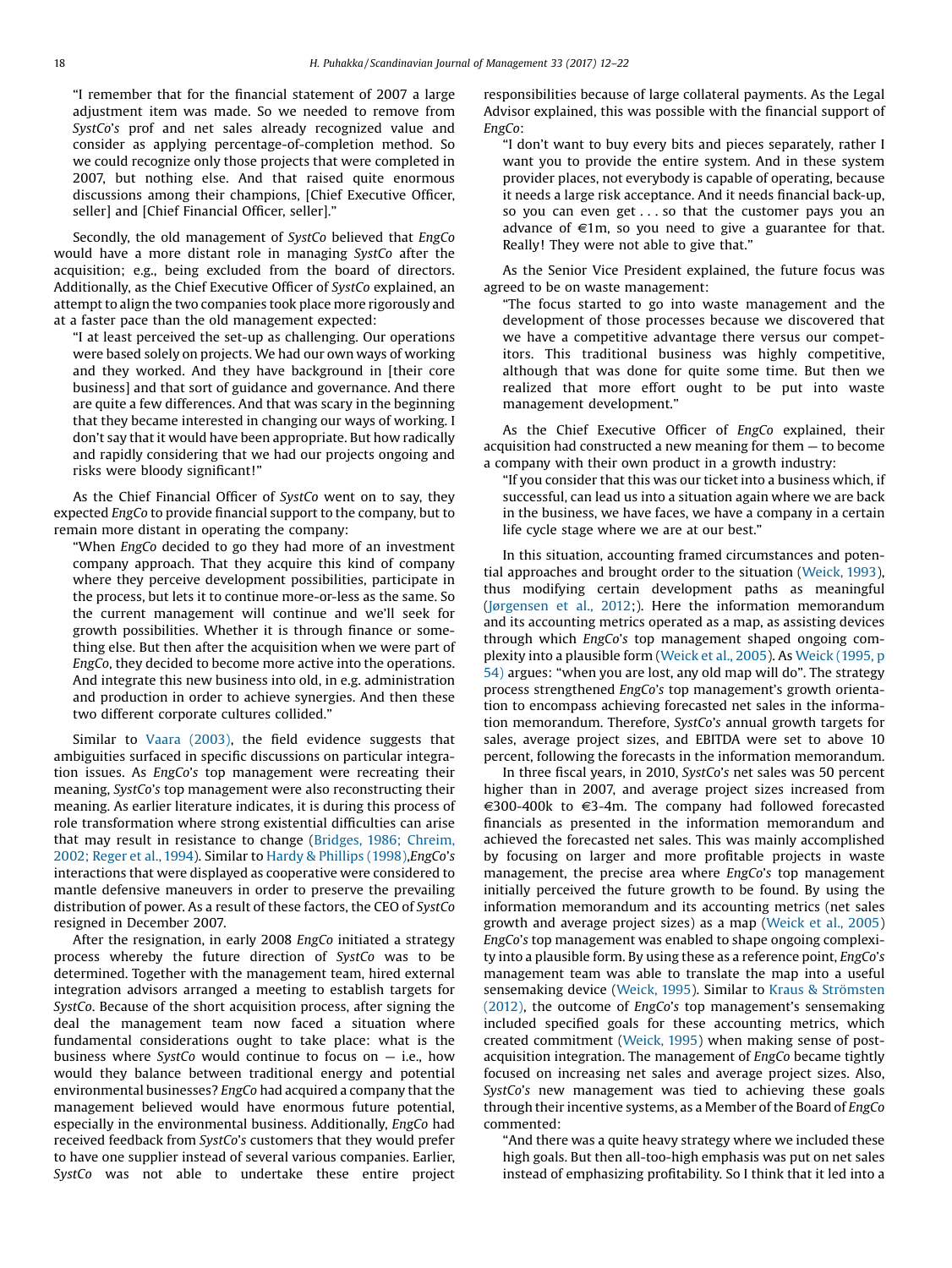situation where the control system focused more on these parameters."

By successfully increasing SystCo's revenue, focus and planning were narrowed down to encompass achieving net sales growth targets and increasing average project sizes.

This narrowed focus, however, resulted in new challenges. Sales emphasis had resulted in a situation where project organization did not handle the grown business, as commented upon by the Senior Vice President of the merged companies:

"As a whole I would say that this has been a successful investment. But it is visible that when we are in growing business, it is not easy. Especially when we have sought high growth, so that the organization could handle it. That has been one of the challenges at SystCo."

The difficulties in project organization were related to increased workload, where entire projects were previously managed by a single individual who prepared an offer and managed the project until the last transfer. With increased project sizes the amount of work became too high for one person to manage the entire project, as the Legal Advisor explained:

"One man cannot plan anymore, cannot manage it anymore. One cannot anymore manage the execution of a project . . . we have increased project sizes but haven't built project management organization in large perspective, meaning from early proposal into last transfer. That model and organization we have not been able to update. And then we have realized that we cannot function with our old model. And then there have been mistakes, have been all sorts of delays and damages, in addition to silos. These don't belong to us, these are their concern. All these on top of everything! And then it escalates!"

In addition to increased project sizes, the amount of projects became significantly higher, which additionally impacted the quality of work, as the CEO of the merged companies commented:

"The problem is that, you have project world and you do a certain amount of projects. And if the amount of projects suddenly increases exponentially, making the employees respond to all kinds of incoming challenges, it is significantly harder than during slow growth. You need to increase your organization to correspond incoming net sales, but on the other hand you cannot do that unless you know that there is incoming net sales. And the incoming net sales come only through signing new projects. And when you have that certainty, you are late with organizing your organization."

Earlier, the workload supported reactive actions where a problem was solved when encountered. Now, employees were not supported in sharing know-how. When project sizes and amount of projects increased, this local knowledge became an issue because the organization had not standardized its operations. The CEO of merged companies described it as "fire extinction":

"In this old SystCo, when there have been single projects, they have usually been able to fix problems when encountered. So that knowledge has remained in the heads of individuals and has not become a company standard. This is the way you handle these situations, these are the solutions. When you have one topic, yes. But when you have five at the same time, then it is impossible to operate with this fire extinction method, because things should have been taken into consideration beforehand."

Whereas SystCo's revenue was successfully increased, the company's focus and planning were limited to net sales growth targets and increasing average project sizes. Therefore, the dark side of the growth track indicated amplified and deceptive expectations of the advantages of the investment ([Jemison](#page-9-0) & [Sitkin,](#page-9-0) 1986), where escalating focus on growth disturbed critical

thinking [\(Janis,1972;](#page-9-0) Vaara & Monin, 2010). EngCo had constructed a meaning that was highly dominated by net sales. Sales emphasis had resulted in a situation where project organization could not handle grown business: the operations were not standardized, project management organization was not built, and knowledge was not shared. Although business had grown significantly, the processes had not kept up with development.

#### 5. Discussion and conclusions

This paper has adopted a sensemaking perspective on postacquisition decision-making and examined how accounting, as a resource for sensemaking, affected the shaping of meaning construction by connecting and mediating between discrete actors. The applied approach enabled the researcher to study a complex socio-psychological process through which top management teams of both the acquiring and the acquired companies interpreted post-acquisition integration and socially constructed their 'realities' ([Weick,](#page-10-0) 1995). Sensemaking offered a conceptual framework through which it was possible to examine decisionmaking as a set of contextual processes that are characterized by uncertainty and ambiguity (Miller et al., 1996; [Vaara,](#page-9-0) 2003).

This study contributes to the literature on accounting and sensemaking (Boland & Pondy, 1983; Boland, 1984; [Jönsson,](#page-9-0) 1987; Kraus & [Strömsten,](#page-9-0) 2012; Swieringa & Weick, 1987; Tillmann & [Goddard,](#page-9-0) 2008) by focusing on how accounting operated as a resource for the buyer company's ex ante sensemaking. Where Tillmann & Goddard (2008) showed how accounting assisted in developing organizational transparency and understanding causeeffect relationships by organizing activities in clearly defined ways in making sense of acquisitions, this study adds to that research by indicating that accounting reduced complexity for the buyer so that even a complex transaction could be legitimized in a very short pre-acquisition timeframe. With limited time for the acquisition negotiations, the information memorandum and especially its accounting metrics operated as assisting devices through which the buyer shaped ongoing complexity into a plausible form [\(Weick](#page-10-0) et al., 2005). Despite the historical financials indicating negative EBITDA and constrained liquidity, the buyer became interested in the acquisition opportunity. Forecasted accounting metrics such as sales growth, average project sizes, and EBITDA framed circumstances and potential approaches and thus modified certain development paths as meaningful [\(Jørgensen](#page-9-0) et al., [2012](#page-9-0)). Through these metrics, a plausible illustration of what the buyer would become was constructed. Their decision to acquire was based on perceived future opportunities rather than focusing on negotiating the purchase price based on historical profitability.

Driven by the ex ante-constructed meaning, the buyer's management team insisted that the integration would be done "by the book". This relates to how managers influence others' meaning constructions through sensegiving (Gioia & [Chittipeddi,](#page-9-0) 1991; Gioia & [Thomas,](#page-9-0) 1996; Gioia et al., 1994). After closing the deal, communication of what is taking place in the target company was perceived to be essential to put the employees at ease with the situation. The prior literature on post-acquisition sensemaking (see [Grunberg,](#page-9-0) 1981; Olie, 1994; Vaara, 2001, 2003) has indicated how sensemaking involves political argumentation on the opportunities, threats, benefits, and risks related to post-acquisition integration. This is "because even if the actors would specifically want to refrain from 'politicking' or 'maneuvering', they are likely to bring into the discussion their specific points of view, which then may or may not gain support or legitimacy" ([Vaara,](#page-10-0) 2003, p 865). The buyer's sensegiving affected the meaning reconstruction process of the seller's top management. Similar to Vaara [\(2003\)](#page-10-0), the field evidence suggests that ambiguities surfaced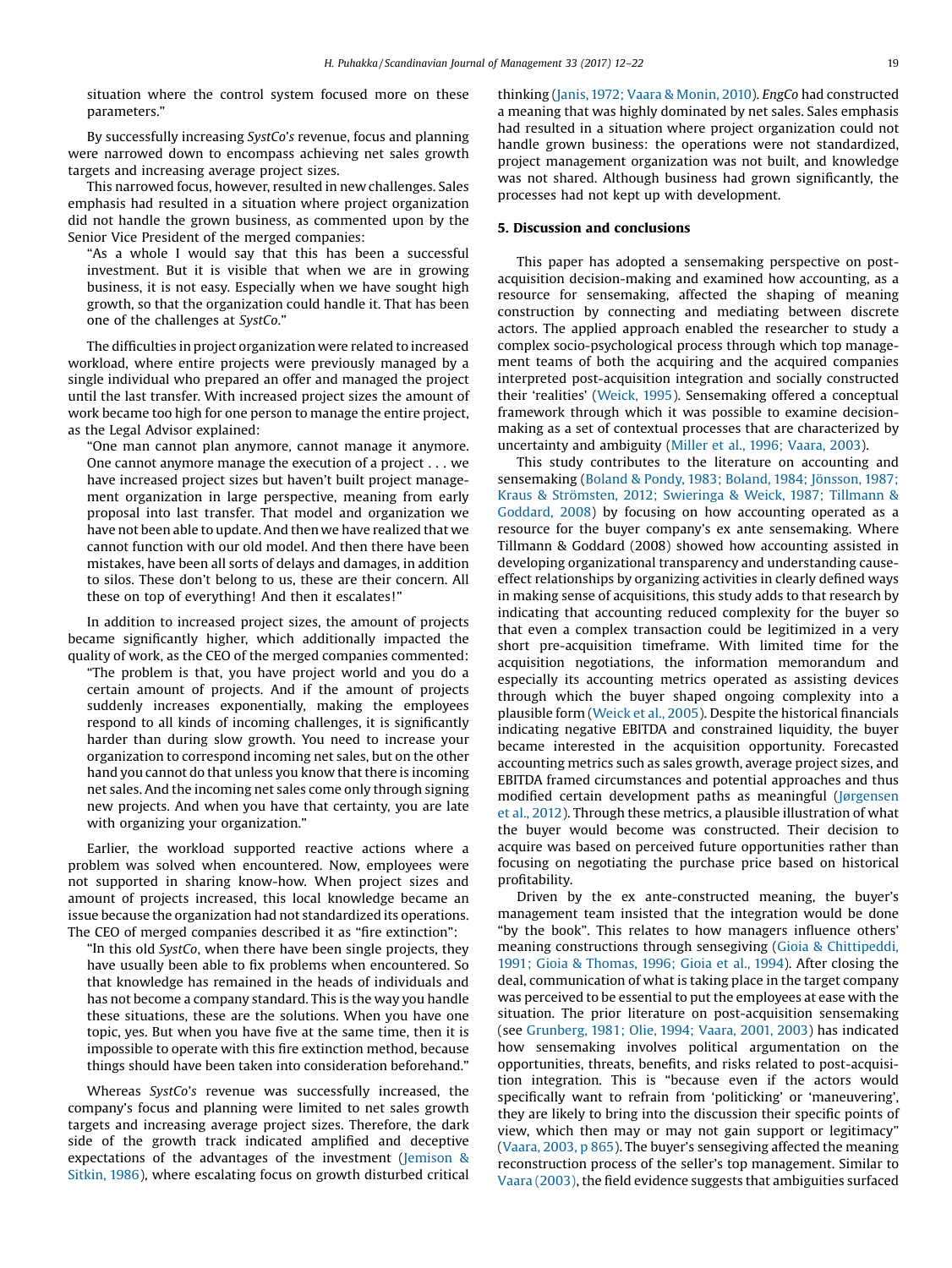in specific discussions on particular integration issues that took place in different formal and informal arenas. As earlier literature indicates, it was during this process of role transformation where strong existential difficulties arose that resulted in resistance to change [\(Bridges,1986;](#page-9-0) Chreim, 2002; Reger et al., 1994). In contrast to these earlier studies, however, the seller's old management team experienced discomfort from the influence of the new owner, which was a surprise due to limited ex ante sensemaking. Through communication relating to the percentage-of-completion method issue and their exclusion from the board of directors, top management struggled to make sense of their new role and to reconstruct their understanding of what they were supposed to be doing. Additionally, the seller's management team believed that the buyer would take a more distant approach in managing them, and that the integration process became too widely spread. Similar to Hardy & Phillips (1998), the buyer's interactions that were displayed as cooperative were considered to mantle defensive maneuvers in order to preserve the prevailing distribution of power. These different interpretations caused ambiguities to surface between the companies, and as a result of these ambiguities the seller's CEO resigned.

The prior literature suggests that sensemaking activities are often needed in situations where our understanding of the phenomenon becomes by some means unintelligible or incapable of solving due to its adaptive rather than technical features [\(Heifetz](#page-9-0) et al., [2009](#page-9-0)). Because of the relatively short acquisition process and the resignation of the CEO, the buyer's top management faced a situation after signing the deal in which they were attempting to structure post-acquisition integration as meaningful [\(Jørgensen](#page-9-0) et al., [2012\)](#page-9-0) and bring order to the situation [\(Weick, 1993\)](#page-10-0). Through representation and intervention, accounting information linked representations of economic ideas to potential forms of intervention ([Hacking, 1983](#page-9-0),1992). By using the information memorandum and its accounting metrics as a map [\(Weick](#page-10-0) et al., 2005), the buyer's top management was enabled to shape ongoing complexity into a plausible form. By using forecasted net sales growth, average project sizes, and EBITDA as reference points, the buyer's top management allowed themselves to focus on cues from the surroundings, incorporate new information, and translate what may have been a less useful map into a useful sensemaking device ([Weick,](#page-10-0) 1995). Therefore, this study showed how the information memorandum as a map influenced the buyer's ex post-meaning construction. As Weick et al. [\(2005\)](#page-10-0) argue that meaning is about plausibility rather than accuracy, and that when facing unsettling situations people tend to turn them into questions of who we are. Therefore, through the map a reconstructed meaning for the buyer was being formed — to become a producer of one's own product instead of being a subcontractor in a growth industry.

Therefore, similar to Kraus & [Strömsten](#page-9-0) (2012), the findings indicate that accounting metrics became the anchor for sensemaking. In contrast to Kraus & Strömsten, however, this led to an inability to react to emerging opportunities and changes. After the resignation of the seller's CEO, focus and planning were narrowed down to encompass achieving net sales growth targets. Although successfully increasing the target company's revenue, the dark side of this growth emphasis illustrated signs of amplified and deceptive expectations of the advantages of the investment ([Jemison](#page-9-0) & Sitkin, 1986), where deepening attention to growth potential disrupted critical thinking (Janis, 1972; Vaara & [Monin,](#page-9-0) [2010](#page-9-0)). The buyer's management became focused on increasing net sales and average project sizes. Their determinism ([Haspeslagh](#page-9-0) & [Jemison,](#page-9-0) 1991) on high growth emphasis prevented them from adapting to emerging situations, including aligning the organizational structure with increased project sizes, enhancing knowledge sharing, and maintaining owner value through profitability.

In conclusion, this study contributes to the post-acquisition literature and the accounting and sensemaking literature by focusing on how accounting as a representation technology operated as a resource for sensemaking and sensegiving [\(Jørgensen](#page-9-0) et al., [2012](#page-9-0)) in post-acquisition integration. Whereas the previous literature has shown accounting as forming organizational life ([Gerdin](#page-9-0) et al., 2014), this paper corroborates this constitutive role of accounting by indicating that accounting has different roles for different actors at different times during ex ante- and ex postacquisition sensemaking. The study showed how accounting via forecasted net sales, average project sizes, and EBITDA framed the acquisition opportunity as anticipated, and assisted in constructing a new meaning for the buyer in ex ante sensemaking. Driven by the constructed meaning, the buyer's sensegiving attempts resulted in resistance of change from the seller company's previous owners. After the seller's CEO resigned, accounting metrics remained the anchor for ex post sensemaking, emphasizing the achievement of forecasted net sales in the information memorandum. However, the buyer's focus and planning were narrowed down to encompass achieving net sales growth targets, leading to an inability to react to emerging situations. Therefore, rather than being an isolated phenomenon or simply a representation of an organization, accounting operated at the core of forming and reforming organizational life during ex ante- and ex post-acquisition sensemaking.

The empirical evidence given above represents the researcher's theoretically informed understanding of the process and is naturally subject to several limitations. Accounting as a resource for post-acquisition sensemaking is contextual, and explanations and generalizations should be made with care. The researcher admits that the fieldwork has been conducted within a certain field that has its own cultural, industrial and structural context. However, the researcher believes that there are commonalities with other similar empirical settings. Thus, critical consideration is encouraged when extrapolating interpretations from this study into other settings. All that said, with these reservations in mind, this study suggests a number of propositions for further research. Firstly, this study focused on post-acquisition sensemaking after a short negotiation process. It would be intriguing to study postacquisition sensemaking in a situation where the negotiating parties had more time in advance, and whether it would lead to different sensemaking and sensegiving. Secondly, the present case represents a complete merger where no additional transactions have taken place between the case companies. Therefore, it would be advisable to study post-acquisition sensemaking by further examining how accounting as a resource for sensemaking affects the meaning construction during post-acquisition integration that results in a demerger. Thirdly, further studies could benefit from focusing on how accounting affects sensemaking for an acquisition negotiation process that does not lead to a deal between the parties.

#### Acknowledgements

The author thanks the Foundation for Economic Education, the Finnish Cultural Foundation, and Satakunta Students' Association (Helsinki University) for providing funding. The author wishes to gratefully acknowledge the very helpful comments on the earlier versions of this paper from Professor Kalle Kraus and two anonymous reviewers. The author also highly appreciates Professor Juhani Vaivio (Aalto University School of Business, Finland) for comments on an early draft of this paper, and the Finnish managers who participated in the study.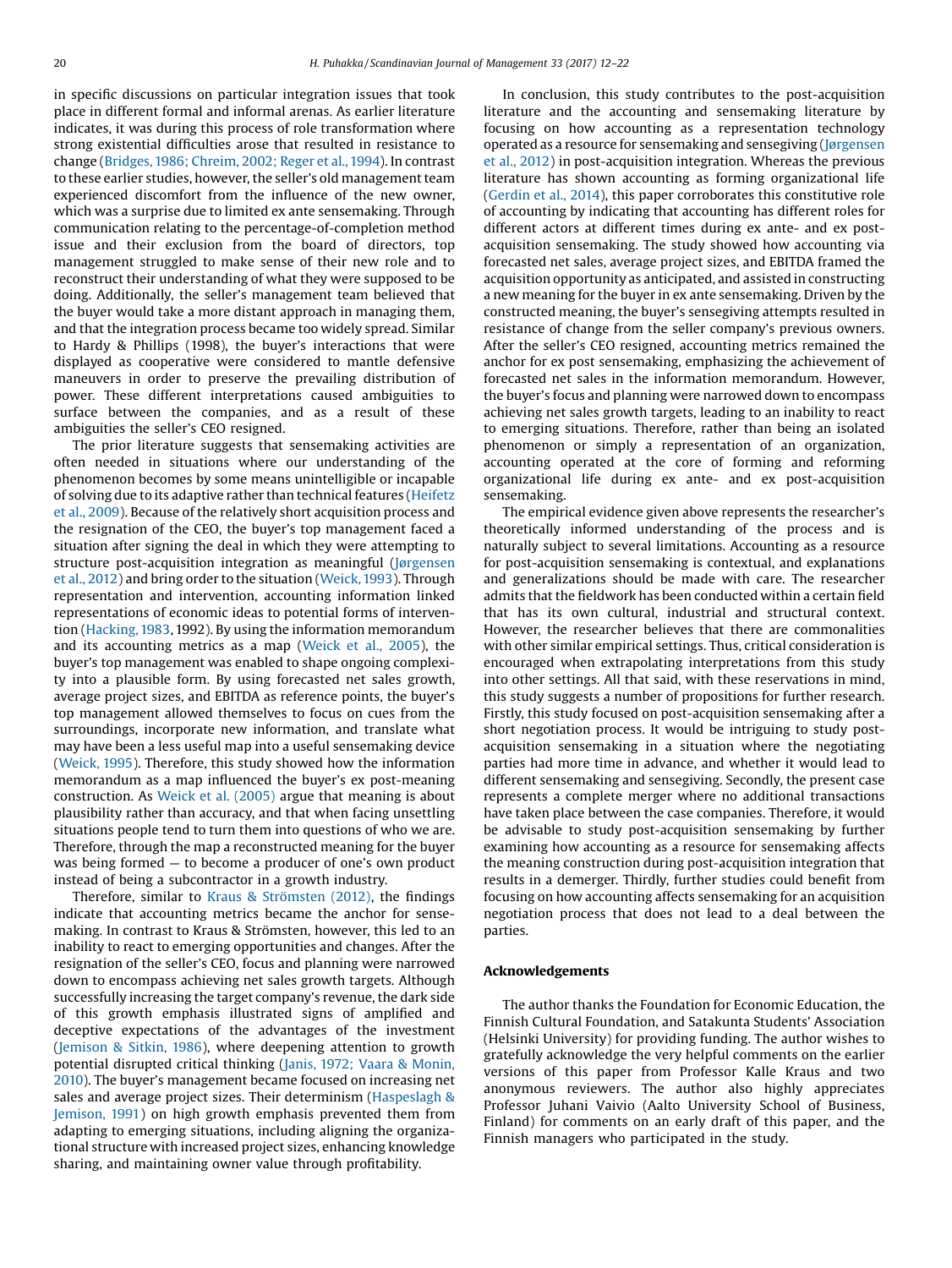## <span id="page-9-0"></span>Appendix A. List of interviews

#### List of interviews

| Interviewee                               | Length               | Date of interview |
|-------------------------------------------|----------------------|-------------------|
| Chief Executive Officer, buyer            | $45 \,\mathrm{min}$  | 11.10.2012        |
| Chief Executive Officer, buyer            | 135 min              | 21.11.2012        |
| Legal Advisor, buyer                      | 150 min              | 14.12.2012        |
| Chairman of the Board, buyer              | $45 \,\mathrm{min}$  | 8.1.2013          |
| Member of the Board, buyer                | $30 \,\mathrm{min}$  | 24.1.2013         |
| Group Accounting Manager, buyer           | $45 \,\mathrm{min}$  | 29.11.2012        |
| Senior Advisor, seller                    | 60 min               | 30.11.2012        |
| Chief Executive Officer, seller           | $120 \,\mathrm{min}$ | 8.1.2013          |
| Chief Financial Officer, seller           | $120 \,\mathrm{min}$ | 8.1.2013          |
| Chairman of the Board, seller             | $120 \,\mathrm{min}$ | 8.1.2013          |
| Chief Executive Officer, merged companies | $90 \,\mathrm{min}$  | 28.11.2012        |
| Chief Financial Officer, merged companies | 75 min               | 12.12.2012        |
| Senior Vice President, merged companies   | $120 \,\mathrm{min}$ | 23.11.2012        |
| Financial Advisor, external               | $45 \,\mathrm{min}$  | 9.1.2013          |
| Legal Advisor, external                   | $30 \,\mathrm{min}$  | 9.1.2013          |
| Integration Advisor, external             | $60 \,\mathrm{min}$  | 9.1.2013          |
| Strategy Advisor A, external              | $90 \,\mathrm{min}$  | 12.12.2012        |
| Strategy Advisor B, external              | 90 min               | 12.12.2012        |

#### References

- Ahrens, T., & Chapman, C. S. (2006). Doing qualitative field research in [management](http://refhub.elsevier.com/S0956-5221(16)30034-3/sbref0005) accounting: Positioning data to contribute to theory. Accounting, [Organizations](http://refhub.elsevier.com/S0956-5221(16)30034-3/sbref0005) and [Society](http://refhub.elsevier.com/S0956-5221(16)30034-3/sbref0005), 31, 819–841.
- Ahrens, T., & Dent, J. F. (1998). Accounting and [organisations:](http://refhub.elsevier.com/S0956-5221(16)30034-3/sbref0010) Realizing the richness of field research. Journal of [Management](http://refhub.elsevier.com/S0956-5221(16)30034-3/sbref0010) Accounting Research, 10, 1–39.
- [Ailon-Souday,](http://refhub.elsevier.com/S0956-5221(16)30034-3/sbref0015) G., & Kunda, G. (2003). The local selves of global workers: The social construction of national identity in the face of [organizational](http://refhub.elsevier.com/S0956-5221(16)30034-3/sbref0015) globalization. [Organization](http://refhub.elsevier.com/S0956-5221(16)30034-3/sbref0015) Studies, 24(7), 1073–1096.
- Birkinshaw, J., Bresman, H., & Håkanson, L. (2000). Managing the [post-acquisition](http://refhub.elsevier.com/S0956-5221(16)30034-3/sbref0020) [integration](http://refhub.elsevier.com/S0956-5221(16)30034-3/sbref0020) process -how the human integration and task integration processes interact to foster value creation. Journal of [Management](http://refhub.elsevier.com/S0956-5221(16)30034-3/sbref0020) Studies, 37 (3), 395–[426.](http://refhub.elsevier.com/S0956-5221(16)30034-3/sbref0020)
- Boland, R. J. Jr., & Pondy, L. R. (1983). Accounting in [organisations:](http://refhub.elsevier.com/S0956-5221(16)30034-3/sbref0025) A union of natural and rational perspectives. Accounting, [Organizations](http://refhub.elsevier.com/S0956-5221(16)30034-3/sbref0025) and Society, 8, 223–234.
- Boland, R. J. Jr. (1984). [Sense-making](http://refhub.elsevier.com/S0956-5221(16)30034-3/sbref0030) of accounting data as a technique of [organisational](http://refhub.elsevier.com/S0956-5221(16)30034-3/sbref0030) diagnosis. Management Science, 30, 868–882.
- Bridges, W. (1986). Managing [organizational](http://refhub.elsevier.com/S0956-5221(16)30034-3/sbref0035) transitions. Organizational Dynamics, 15, [24](http://refhub.elsevier.com/S0956-5221(16)30034-3/sbref0035)–33.
- Chia, R. (2000). Discourse analysis as [organizational](http://refhub.elsevier.com/S0956-5221(16)30034-3/sbref0040) analysis. Organization, 7(3), 513–[518.](http://refhub.elsevier.com/S0956-5221(16)30034-3/sbref0040)
- Chreim, S. (2002). Influencing [organizational](http://refhub.elsevier.com/S0956-5221(16)30034-3/sbref0045) identification during major change: A [communication-based](http://refhub.elsevier.com/S0956-5221(16)30034-3/sbref0045) perspective. Human Relations, 55, 1117–1137.
- Cohen, M., & March, J. G. (1974). Leadership and [Ambiguity–The](http://refhub.elsevier.com/S0956-5221(16)30034-3/sbref0050) american college [president](http://refhub.elsevier.com/S0956-5221(16)30034-3/sbref0050), 2nd ed. Boston: Harvard Business School Press.
- Demers, C., Giroux, N., & Chreim, S. (2003). Merger and acquisition [announcements](http://refhub.elsevier.com/S0956-5221(16)30034-3/sbref0055) as corporate wedding narratives. Journal of [Organizational](http://refhub.elsevier.com/S0956-5221(16)30034-3/sbref0055) Change Management, 16(2), 223–[242.](http://refhub.elsevier.com/S0956-5221(16)30034-3/sbref0055)
- Dempsey, M. J. (2003). A [multidisciplinary](http://refhub.elsevier.com/S0956-5221(16)30034-3/sbref0060) perspective on the evolution of corporate investment decision making. Accounting, [Accountability](http://refhub.elsevier.com/S0956-5221(16)30034-3/sbref0060) & Performance,  $9(1)$ , 1-[33](http://refhub.elsevier.com/S0956-5221(16)30034-3/sbref0060).
- Denis, J.-L., Langley, A., & Cazele, L. (1996). [Leadership](http://refhub.elsevier.com/S0956-5221(16)30034-3/sbref0065) and strategic change under ambiguity. [Organization](http://refhub.elsevier.com/S0956-5221(16)30034-3/sbref0065) Studies, 17, 673–699.
- Fubini, D., Price, C., & Zollo, M. (2007). Mergers: Leadership, [performance](http://refhub.elsevier.com/S0956-5221(16)30034-3/sbref0070) & corporate health. New York: [Palgrave.](http://refhub.elsevier.com/S0956-5221(16)30034-3/sbref0070)
- Gephart, R. P. Jr. (1993). The textual [approach:](http://refhub.elsevier.com/S0956-5221(16)30034-3/sbref0075) Risk and blame in disaster sense-
- making. Academy of [Management](http://refhub.elsevier.com/S0956-5221(16)30034-3/sbref0075) Journal, 36(6), 1465–1514. Gerdin, J., Messner, M., & Mouritsen, J. (2014). On the significance of [accounting](http://refhub.elsevier.com/S0956-5221(16)30034-3/sbref0080) for managerial work. [Scandinavian](http://refhub.elsevier.com/S0956-5221(16)30034-3/sbref0080) Journal of Management, 30(4), 389–394.
- Gioia, D. A., & Chittipeddi, K. (1991). [Sensemaking](http://refhub.elsevier.com/S0956-5221(16)30034-3/sbref0085) and sensegiving in strategic change initiation. Strategic [Management](http://refhub.elsevier.com/S0956-5221(16)30034-3/sbref0085) Journal, 12, 433–448.
- Gioia, D. A., & Thomas, J. B. (1996). Identity, image, and issue [interpretation:](http://refhub.elsevier.com/S0956-5221(16)30034-3/sbref0090) Sensemaking during strategic change in academia. [Administrative](http://refhub.elsevier.com/S0956-5221(16)30034-3/sbref0090) Science [Quarterly](http://refhub.elsevier.com/S0956-5221(16)30034-3/sbref0090), 41(3), 370–403.
- Gioia, D. A., Thomas, J. B., Clark, S. M., & [Chittipeddi,](http://refhub.elsevier.com/S0956-5221(16)30034-3/sbref0095) K. (1994). Symbolism and strategic change in academia: The dynamics of [sensemaking](http://refhub.elsevier.com/S0956-5221(16)30034-3/sbref0095) and influence. [Organization](http://refhub.elsevier.com/S0956-5221(16)30034-3/sbref0095) Science, 5, 363–383.
- Greenwood, R., Hinings, C. R., & Brown, J. (1994). Merging [professional](http://refhub.elsevier.com/S0956-5221(16)30034-3/sbref0100) service firms. [Organization](http://refhub.elsevier.com/S0956-5221(16)30034-3/sbref0100) Science, 5(2), 239–257.
- Grunberg, L. (1981). Failed [multinational](http://refhub.elsevier.com/S0956-5221(16)30034-3/sbref0105) ventures: The political economy of [international](http://refhub.elsevier.com/S0956-5221(16)30034-3/sbref0105) divestments. Lexington: Lexington Books.
- Gummeson, E. (1991). Qualitative methods in [management](http://refhub.elsevier.com/S0956-5221(16)30034-3/sbref0110) research. US: Sage [Publications.](http://refhub.elsevier.com/S0956-5221(16)30034-3/sbref0110)
- Hacking, I. (1983). [Representing](http://refhub.elsevier.com/S0956-5221(16)30034-3/sbref0115) and intervening. Cambridge: Cambridge University **[Press](http://refhub.elsevier.com/S0956-5221(16)30034-3/sbref0115)**
- Hacking, I. (1992). The self [vindication](http://refhub.elsevier.com/S0956-5221(16)30034-3/sbref0120) of the laboratory sciences. In A. Pickering (Ed.), Science as practice and cultureChicago: [University](http://refhub.elsevier.com/S0956-5221(16)30034-3/sbref0120) of Chicago Press.
- Hardy, C., & Phillips, N. (1998). Strategies of [engagement:](http://refhub.elsevier.com/S0956-5221(16)30034-3/sbref0125) Lessons from the critical examination of collaboration and conflict in an [interorganizational](http://refhub.elsevier.com/S0956-5221(16)30034-3/sbref0125) domain. [Organization](http://refhub.elsevier.com/S0956-5221(16)30034-3/sbref0125) Science, 9(2), 217–230.
- Hardy, C., Lawrence, T. B., & Grant, D. (2005). Discourse and [collaboration:](http://refhub.elsevier.com/S0956-5221(16)30034-3/sbref0130) The role of [conversations](http://refhub.elsevier.com/S0956-5221(16)30034-3/sbref0130) and collective identity. Academy of Management Review, 30(1), 58–[77.](http://refhub.elsevier.com/S0956-5221(16)30034-3/sbref0130)
- Haspeslagh, P., & Jemison, D. (1991). Managing [acquisitions:](http://refhub.elsevier.com/S0956-5221(16)30034-3/sbref0135) Creating value through [corporate](http://refhub.elsevier.com/S0956-5221(16)30034-3/sbref0135) renewal. New York: Free Press.
- Heifetz, R., Grashow, A., & Linsky, M. (2009). The practice of adaptive [leadership:](http://refhub.elsevier.com/S0956-5221(16)30034-3/sbref0140) Tools and tactics for changing your [organization](http://refhub.elsevier.com/S0956-5221(16)30034-3/sbref0140). Boston: MA: Harvard Business Press.
- Heimeriks, K. H., Schijven, M., & Gates, S. (2012). [Manifestations](http://refhub.elsevier.com/S0956-5221(16)30034-3/sbref0145) of higher-Order routines: The underlying [mechanisms](http://refhub.elsevier.com/S0956-5221(16)30034-3/sbref0145) of deliberate learning in the context of [postacquisition](http://refhub.elsevier.com/S0956-5221(16)30034-3/sbref0145) integration. Academy of Management Journal, 55(3), 703–726.
- Hitt, M. A., Harrison, J. S., & Ireland, R. D. (2001). Mergers and [acquisitions:](http://refhub.elsevier.com/S0956-5221(16)30034-3/sbref0150) A guide to creating value for [stakeholders](http://refhub.elsevier.com/S0956-5221(16)30034-3/sbref0150). New York: Oxford University Press.
- Huber, G. P., & Power, D. J. (1985). Retrospective reports of [strategic-Level](http://refhub.elsevier.com/S0956-5221(16)30034-3/sbref0155) managers: Guidelines for increasing their accuracy. Strategic [Management](http://refhub.elsevier.com/S0956-5221(16)30034-3/sbref0155) Journal, 6, 171– [180](http://refhub.elsevier.com/S0956-5221(16)30034-3/sbref0155).
- Jönsson, S. (1987). Frame shifting: [Sensemaking](http://refhub.elsevier.com/S0956-5221(16)30034-3/sbref0160) and accounting. Scandinavian Journal of [Management](http://refhub.elsevier.com/S0956-5221(16)30034-3/sbref0160) Studies, 3, 255–298.
- Jørgensen, L., Jordan, S., & Mitterhofer, H. (2012). [Sensemaking](http://refhub.elsevier.com/S0956-5221(16)30034-3/sbref0165) and discourse analyses in [inter-organizational](http://refhub.elsevier.com/S0956-5221(16)30034-3/sbref0165) research: A review and suggested advances. [Scandinavian](http://refhub.elsevier.com/S0956-5221(16)30034-3/sbref0165) Journal of Management, 28, 107–120.
- Janis, I. (1972). Victims of [groupthink](http://refhub.elsevier.com/S0956-5221(16)30034-3/sbref0170). Boston: Houghton Mifflin.
- Jemison, D., & Sitkin, S. (1986). Corporate [acquisitions:](http://refhub.elsevier.com/S0956-5221(16)30034-3/sbref0175) A process perspective. Academy of [Management](http://refhub.elsevier.com/S0956-5221(16)30034-3/sbref0175) Review, 11, 145–163.
- Klein, G., Moon, B., & Hoffman, R. F. (2006). Making sense of [sensemaking](http://refhub.elsevier.com/S0956-5221(16)30034-3/sbref0180) I: Alternative [perspectives.](http://refhub.elsevier.com/S0956-5221(16)30034-3/sbref0180) IEEE Intelligent Systems, 21(4), 70–73.
- Kraus, K., & Strömsten, T. (2012). Going public: The role of [accounting](http://refhub.elsevier.com/S0956-5221(16)30034-3/sbref0185) and shareholder value in making sense of an IPO. [Management](http://refhub.elsevier.com/S0956-5221(16)30034-3/sbref0185) Accounting Research, 21(4), 265–[277.](http://refhub.elsevier.com/S0956-5221(16)30034-3/sbref0185)
- Lawrence, T. B., Phillips, N., & Hardy, C. (1999). Watching the whale [watching:](http://refhub.elsevier.com/S0956-5221(16)30034-3/sbref0190) Exploring the discursive foundations of collaborative [relationships.](http://refhub.elsevier.com/S0956-5221(16)30034-3/sbref0190) Journal of Applied [Behavioral](http://refhub.elsevier.com/S0956-5221(16)30034-3/sbref0190) Science, 35(4), 479–502.
- Leonardi, P. M., & Jackson, M. H. (2004). [Technological](http://refhub.elsevier.com/S0956-5221(16)30034-3/sbref0195) determinism and discursive closure in [organizational](http://refhub.elsevier.com/S0956-5221(16)30034-3/sbref0195) mergers. Journal of Organizational Change Management, 17(6), 615–[631.](http://refhub.elsevier.com/S0956-5221(16)30034-3/sbref0195)
- Maitlis, S., & Lawrence, T. B. (2007). Triggers and enablers of [sensegiving](http://refhub.elsevier.com/S0956-5221(16)30034-3/sbref0200) in [organizations.](http://refhub.elsevier.com/S0956-5221(16)30034-3/sbref0200) Academy of Management Journal, 50(1), 57–84.
- Maitlis, S. (2005). The social processes of [organizational](http://refhub.elsevier.com/S0956-5221(16)30034-3/sbref0205) sensemaking. Academy of [Management](http://refhub.elsevier.com/S0956-5221(16)30034-3/sbref0205) Journal,  $48(1)$ , 21-49.
- Marks, M. L., & Mirvis, P. H. (1998). Joining forces. San Francisco: [Jossey-Bass](http://refhub.elsevier.com/S0956-5221(16)30034-3/sbref0210).
- [McKinnon,](http://refhub.elsevier.com/S0956-5221(16)30034-3/sbref0215) J. (1988). Reliability and validity in field research: Some strategies and tactics. Accounting, Auditing and [Accountability](http://refhub.elsevier.com/S0956-5221(16)30034-3/sbref0215), 1, 34–54.
- Meglio, O., & Risberg, A. (2010). Mergers and [acquisitions](http://refhub.elsevier.com/S0956-5221(16)30034-3/sbref0220)–Time for a [methodological](http://refhub.elsevier.com/S0956-5221(16)30034-3/sbref0220) rejuvenation of the field? Scandinavian Journal of Management, 26, 87–[95.](http://refhub.elsevier.com/S0956-5221(16)30034-3/sbref0220)
- Meyerson, D. (1991). [Acknowledging](http://refhub.elsevier.com/S0956-5221(16)30034-3/sbref0225) and uncovering ambiguities in cultures. In P. J. Frost, L. F. Moore, M. R. Louis, C. C. [Lundberg,](http://refhub.elsevier.com/S0956-5221(16)30034-3/sbref0225) & J. Martin (Eds.), Reframing [organizational](http://refhub.elsevier.com/S0956-5221(16)30034-3/sbref0225) cultureNewbury Park: Sage.
- Miller, P., & Power, M. (2013). Accounting, organizing, and [economizing:](http://refhub.elsevier.com/S0956-5221(16)30034-3/sbref0230) Connecting accounting research and [organization](http://refhub.elsevier.com/S0956-5221(16)30034-3/sbref0230) theory. The Academy of Management [Annals](http://refhub.elsevier.com/S0956-5221(16)30034-3/sbref0230), 7, 557–605.
- Miller, S. J., Hickson, D. J., & Wilson, D. C. (1996). [Decision-making](http://refhub.elsevier.com/S0956-5221(16)30034-3/sbref0235) in organizations. In S. R. Clegg, C. Hardy, & W. R. Nord (Eds.), Handbook of [organization](http://refhub.elsevier.com/S0956-5221(16)30034-3/sbref0235) studies[London:](http://refhub.elsevier.com/S0956-5221(16)30034-3/sbref0235) Sage.
- Olie, R. (1994). Shades of culture and institutions in [international](http://refhub.elsevier.com/S0956-5221(16)30034-3/sbref0240) mergers. [Organization](http://refhub.elsevier.com/S0956-5221(16)30034-3/sbref0240) Studies, 15, 381–405.
- Piekkari, R., Vaara, E., Tienari, J., & Säntti, R. (2005). Integration or [disintegration?](http://refhub.elsevier.com/S0956-5221(16)30034-3/sbref0245) Human resource [implications](http://refhub.elsevier.com/S0956-5221(16)30034-3/sbref0245) of a common corporate language decision in a [cross-border](http://refhub.elsevier.com/S0956-5221(16)30034-3/sbref0245) merger. International Journal of Human Resource Management, 16 (3), 330–[344.](http://refhub.elsevier.com/S0956-5221(16)30034-3/sbref0245)
- [Quattrone,](http://refhub.elsevier.com/S0956-5221(16)30034-3/sbref0250) P. (2009). Books to be practiced: Memory, the power of the visual, and the success of accounting. Accounting, [Organization](http://refhub.elsevier.com/S0956-5221(16)30034-3/sbref0250) and Society, 34(1), 85–118.
- Reger, R. K., [Gustafson,](http://refhub.elsevier.com/S0956-5221(16)30034-3/sbref0255) L. T., Demarie, S. M., & Mullane, J. V. (1994). Reframing the organization: Why [implementing](http://refhub.elsevier.com/S0956-5221(16)30034-3/sbref0255) total quality is easier said than done. Academy of [Management](http://refhub.elsevier.com/S0956-5221(16)30034-3/sbref0255) Review, 19(3), 565–584.
- Risberg, A. (1999). Ambiguities thereafter. An interpretive approach to [acquisitions](http://refhub.elsevier.com/S0956-5221(16)30034-3/sbref0260). Lund: Lund [University](http://refhub.elsevier.com/S0956-5221(16)30034-3/sbref0260) Press.
- Risberg, A. (2001). Employee experiences of [acquisitions.](http://refhub.elsevier.com/S0956-5221(16)30034-3/sbref0265) Journal of World Business, 36[\(1\),](http://refhub.elsevier.com/S0956-5221(16)30034-3/sbref0265) 58–84.
- Risberg, A. (2003). Shared and multiple realities in [acquisitions.](http://refhub.elsevier.com/S0956-5221(16)30034-3/sbref0270) Nordiske [Organisasjonsstudier](http://refhub.elsevier.com/S0956-5221(16)30034-3/sbref0270), 5(1), 58–83.
- Roberts, J., & Scapens, R. (1985). Accounting systems and systems of [accountability](http://refhub.elsevier.com/S0956-5221(16)30034-3/sbref0275) [Understanding](http://refhub.elsevier.com/S0956-5221(16)30034-3/sbref0275) accounting practices in their organisational contexts. Accounting, [Organizations](http://refhub.elsevier.com/S0956-5221(16)30034-3/sbref0275) and Society, 10(4), 443–456.
- Rubin, J., & Rubin, I. S. (1995). Qualitative [interviewing:](http://refhub.elsevier.com/S0956-5221(16)30034-3/sbref0280) The art of hearing data. Thousand Oaks, CA: Sage [Publications.](http://refhub.elsevier.com/S0956-5221(16)30034-3/sbref0280)

Søderberg, A.-M., & Vaara, E. (2003). Theoretical and [methodological](http://refhub.elsevier.com/S0956-5221(16)30034-3/sbref0285) [considerations.](http://refhub.elsevier.com/S0956-5221(16)30034-3/sbref0285) In A.-M. Søderberg, & E. Vaara (Eds.), Merging across borders: People, cultures and politics (pp. 19–[48\).Copenhagen](http://refhub.elsevier.com/S0956-5221(16)30034-3/sbref0285) Business School Press.